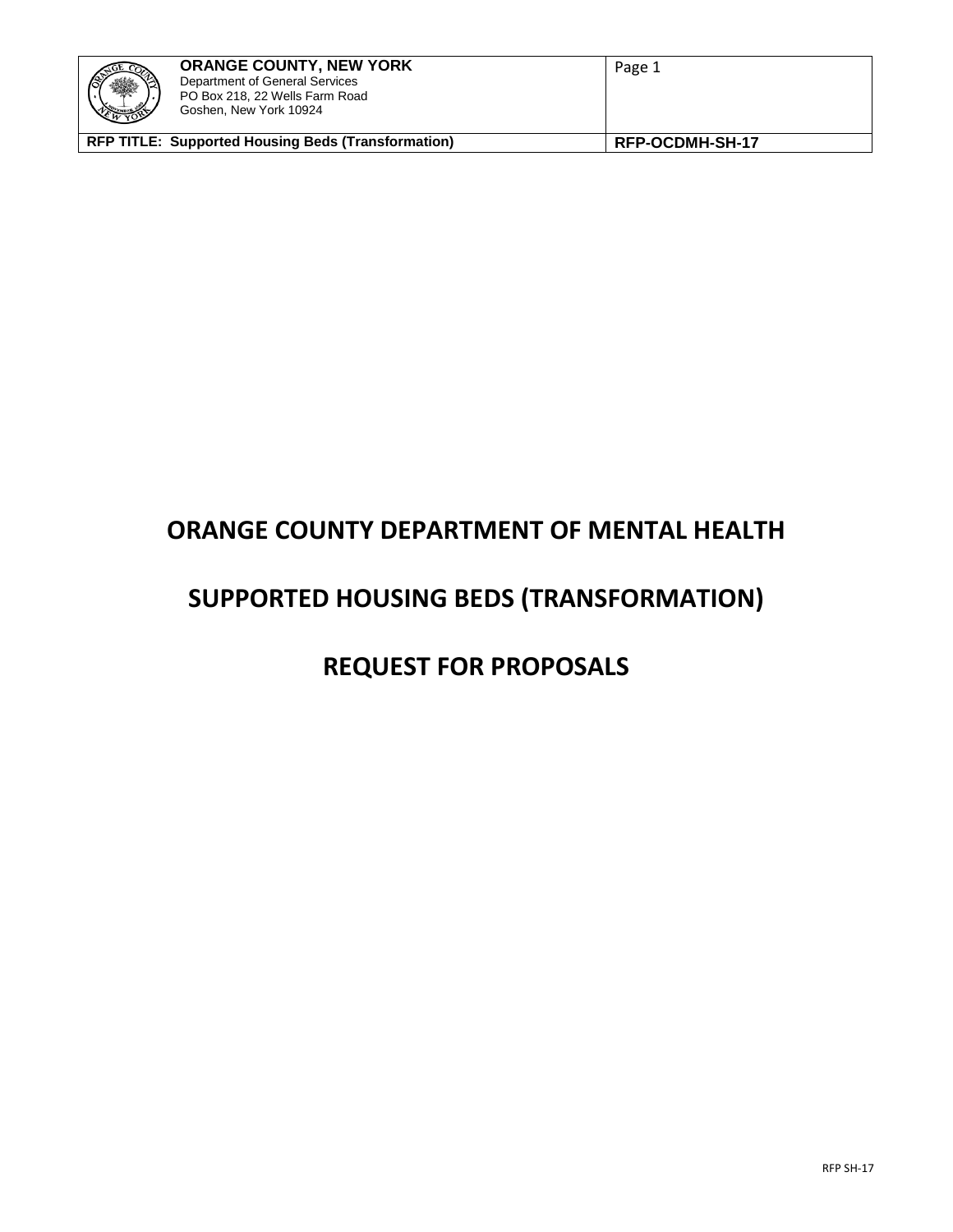

#### **TABLE OF CONTENTS**

| <b>ATTACHMENTS</b> |  |
|--------------------|--|
|                    |  |

ATTACHMENT A: CRITERIA FOR DETERMINING SERIOUS AND PERSISTENT MENTAL ILLNESS ..... 27

# **APPENDICES**

| <b>APPENDIX A:</b>  | <b>AGENCY TRANSMITTAL FORM</b> |
|---------------------|--------------------------------|
| <b>APPENDIX B:</b>  | <b>OPERATING BUDGET FORM</b>   |
| <b>APPENDIX B1:</b> | <b>BUDGET NARRATIVE</b>        |

#### **EXHIBITS**

CONTRACT - for review only - do NOT submit with proposal **SUPPLIER FORMS PAY-TO-PLAY FORMS**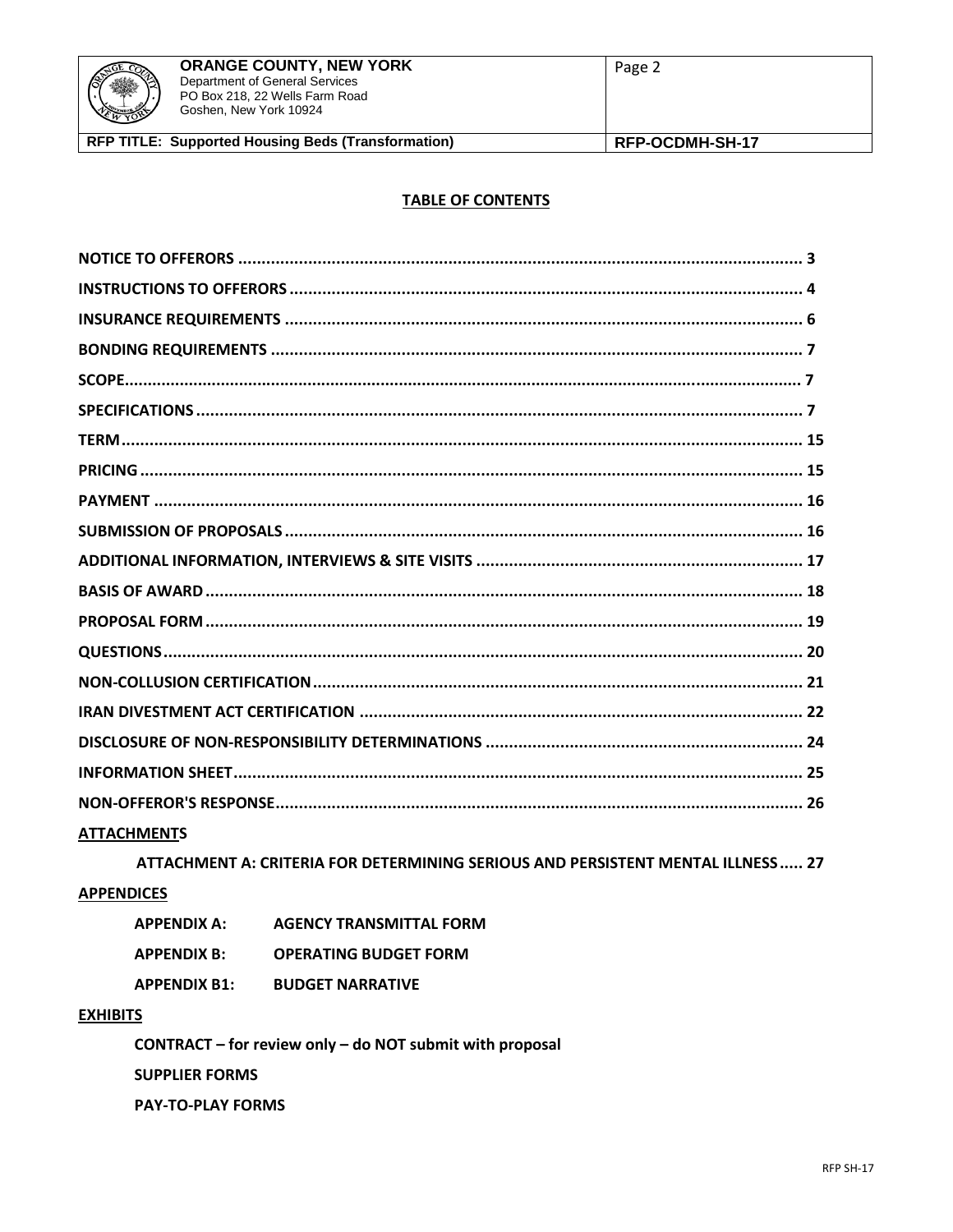

#### **NOTICE TO OFFERORS**

Proposals for the County of Orange **RFP-OCDMH-SH-17 Supported Housing Beds (Transformation)** by the undersigned Commissioner of the Department of General Services, in his office at 22 Wells Farm Road, Goshen NY 10924, **up to and including Thursday, October 26, 2017 at 4:00 P.M.,** prevailing time.

Copies of the Request for Proposals may be obtained beginning Thursday, September 28, 2017 at the above address between the hours of 9:00 A.M. and 4:45 P.M., Monday through Friday (with the exception of Countyobserved holidays), as well as through **www.orangecountygov.com/generalservices** under "Current Bids and Proposals".

September 28, 2017 James P. Burpoe, Commissioner Department of General Services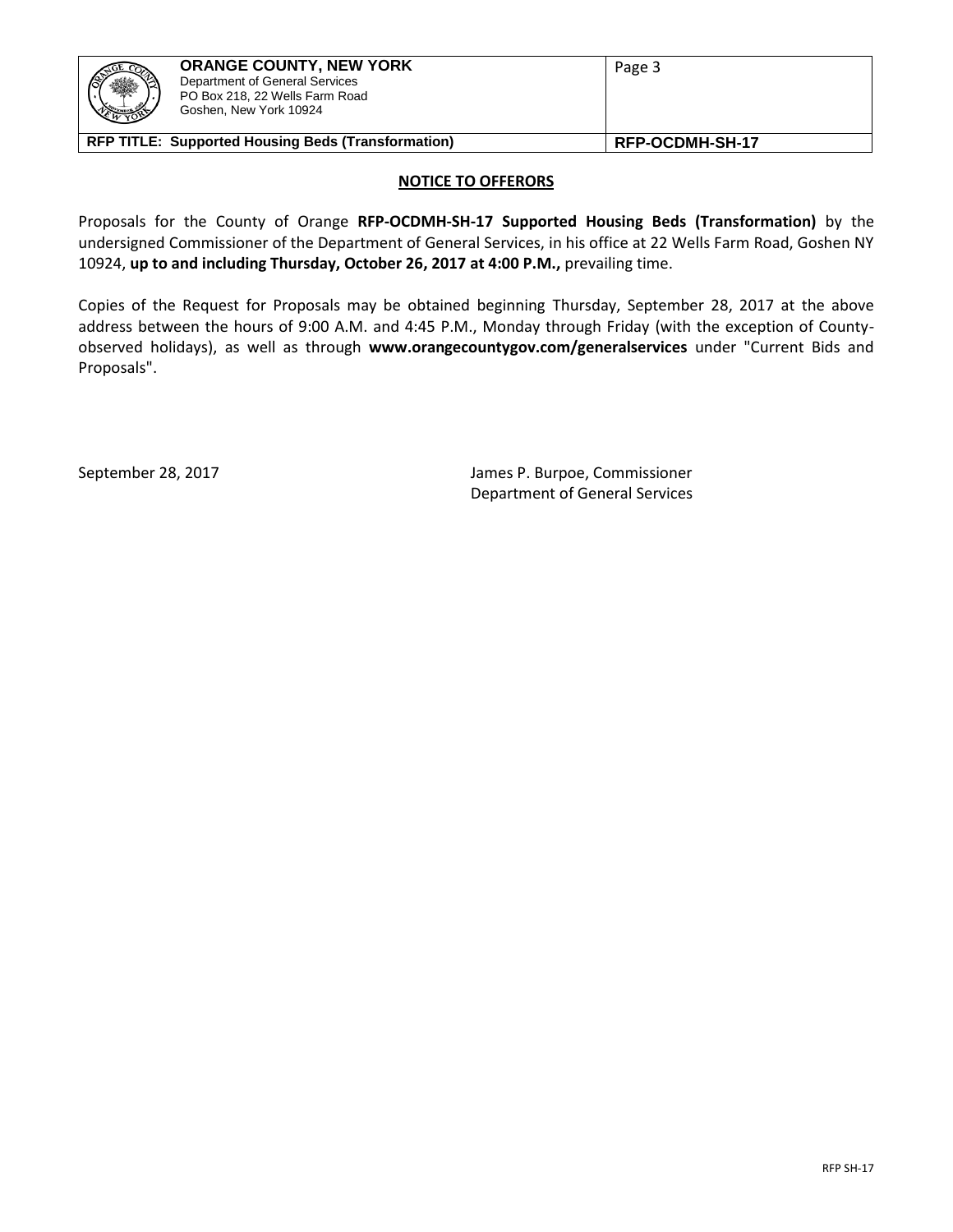|--|

# **INSTRUCTIONS TO OFFERORS**

Unless a Request for Proposal (RFP) is solicited directly by another County department, the only official distribution source for this RFP is through the Department of General Services. Additionally, most RFP documents issued by the Department of General Services are distributed through BidNet which can be accessed through www.orangecountygov.com/general services under "Current Bids and Proposals". If you have obtained this RFP from a different source, you are encouraged to contact the Department of General Services to receive an official copy. You may not receive addenda or important information regarding this RFP if you are not registered with the Department of General Services as having obtained a copy of this RFP through the Department or through BidNet.

By submitting a Proposal, you are asking the County to accept your offer for the sale of goods and/or services. It is important that you READ and UNDERSTAND all terms and conditions in this RFP, as well as understand the laws that govern Public Contracts in New York State**. If you do not agree with the terms and conditions contained in this RFP you should not submit a Proposal.**

# **Your Proposal will be considered by the County if the following conditions are met:**

1.Pursuant to State Finance Law §139-j and §139-k, this solicitation includes and imposes certain restrictions on communications between the County and an Offeror during the procurement process. An Offeror is restricted from contacting other than designated staff from the earliest notice of intent to solicit offers through final award and approval of the Procurement Contract by the County Executive ("Restricted Period") unless it is a contact that is included among certain statutory exceptions set forth in State Finance Law §139-j(3)(a). County employees are required to obtain certain information when contacted during the Restricted Period. The designated staff contact is the Commissioner of General Services or his representative, telephone (845) 291-2792. Offerors responding to this RFP must familiarize themselves with these State Finance Law requirements and will be expected to affirm that they understand and agree to comply on the Proposal Form.

# 2.  $\Box$  Applicable  $\boxtimes$  Not Applicable

A pre-proposal conference and site visit will be held at [location] on [date] at [time], prevailing time. Attendance is strongly recommended. The County shall not be liable for, nor shall it review proposed change orders, contract amendments, etc. for inadequate pricing, labor, materials, time or similar issues in Vendor/Consultant's contract with the County resulting from Vendor/Consultant's failure to attend and obtain information provided at the pre-proposal conference, site visit and/or any addenda issued afterward.

3. Offerors are responsible for reporting in writing any errors, omissions or ambiguities found in this RFP. All such reports, requests for information, questions, etc. shall be either faxed to the Department of General on the Questions Form found in this at (845) 360-7206 or emailed to [GeneralServices@orangecountygov.com](mailto:GeneralServices@orangecountygov.com) with questions typed in the body of the email, and the subject line "RFP Questions". **No questions will be entertained by any other means. All questions must be submitted by Monday, October 9, 2017 at 4:00 P.M.,** prevailing time. **Questions received after this time may not be addressed. Please be patient, questions will be answered in an Addendum/Addenda to be shared with all interested Offerors. Questions will not be responded to individually.** 

4.Unless otherwise specified herein, all Proposals shall be made upon forms furnished in this RFP, if any, and as may be modified by addenda, contained in sealed envelopes clearly marked on the outside packaging with **RFP-OCDMH-SH-17 Supported Housing Beds (Transformation)** addressed to James Burpoe, Commissioner, Department of General Services, PO Box 218, 22 Wells Farm Road, Goshen, NY 10924 and received up to and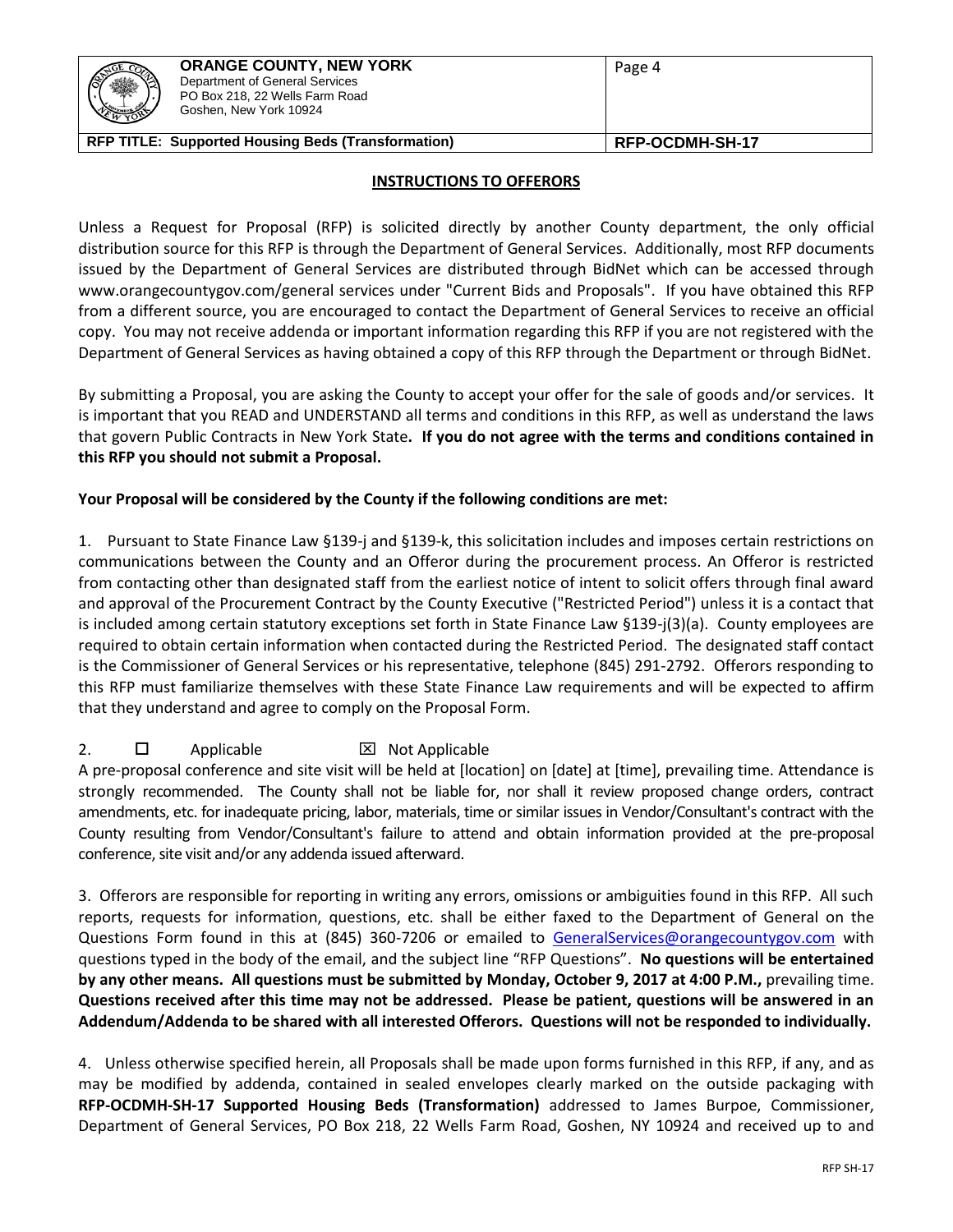| ※ | <b>ORANGE COUNTY, NEW YORK</b><br>Department of General Services<br>PO Box 218, 22 Wells Farm Road<br>Goshen, New York 10924 | Page 5          |
|---|------------------------------------------------------------------------------------------------------------------------------|-----------------|
|   | <b>RFP TITLE: Supported Housing Beds (Transformation)</b>                                                                    | RFP-OCDMH-SH-17 |

including **Thursday, October 26, 2017 at 4:00 P.M., prevailing time**. If NOT sending your Proposal via U.S. Mail, (i.e., using FedEx, UPS, hand delivery, etc.) please use the following address: Orange County Department of General Services, 22 Wells Farm Road, Goshen NY 10924. **It is the Offeror's responsibility to clearly mark the outside of their mailing package with the RFP title and number**. **Faxed / E-mailed Proposals are not permitted.**

5. **Three (3)** sets of all Proposals shall be submitted, **ONE SET OF WHICH MUST CONTAIN ORIGINAL SIGNATURES**  including completed copies of any forms or certifications required in this RFP. Forms, if any, included in this RFP shall be completely filled in, in ink or by typing, on the original form. Failure to respond to this RFP on any official form(s) included in this RFP, may result in disqualification of a Proposal as non-responsive. No Proposal Form will be accepted which contains any modification to the template, additional information not specifically requested, omissions or erasures. Each Proposal Form shall be signed by a duly authorized individual on behalf of the Offeror. Illegible and unsigned Proposals will be rejected as non-responsive.

6. Permission will not be given to modify or explain any Proposal after it has been opened, unless clearly specified in this document (e.g. interviews). Permission to withdraw a Proposal prior to opening will be at the discretion of the County and no replacement Proposal may be submitted without authorization from the Commissioner of General Services. Opened Proposals which required a deposit for plans and specifications may not be withdrawn until forty-five (45) days after opening.

7. **Basis of Award provisions vary with each RFP, please read that section carefully.** Some RFPs may be awarded to more than one entity. The County reserves the right to waive any informality, reject any and all Proposals, or, if noted in the Basis of Award section of this RFP, accept any Proposal in whole or in part, if deemed to be in the best interest of the County.

8. Any award shall be subject to the execution of a contract (and, if applicable, license or other agreements) between the Offeror and the County. The County's contract obligation is contingent upon execution of the contract between the County and selected Vendor/Consultant, provision of required Pay-to-Play forms, insurance certificates and bonds, as applicable, by the Vendor/Consultant, and the availability of appropriated funds for the contract. No legal liability on the part of the County for payment of any money shall arise unless and until a contract is executed by both parties, funds are appropriated and made available in each year of the term of the contract, and all performance requirements for each payment are met. The County shall have no responsibility or liability for any of Offeror's costs related to preparation of Proposals, attendance at interviews, etc.; all such costs are solely at Offeror's risk and expense.

9. Offeror(s) awarded a contract agree to execute the contract in the same form as the template enclosed in this RFP in the timeframe, if any, indicated in this RFP. Any supplemental agreement(s) (e.g. licensing or maintenance agreements) requested by an Offeror must be included in the Proposal and are subject to the discretionary approval of the County Attorney and the County Executive. For any software required in the scope of services, include any proposed license or maintenance agreement(s) with your Proposal. Failure to reach agreement on contract terms and conditions may result in rejection of a Proposal, rescission of an award and/or retention of Bid Security by the County.

10. The County maintains a unilateral right to cancel or extend the contract in accordance with the terms of any contract resulting from this RFP. If a Vendor/Consultant fails to perform or otherwise breaches the contract, in addition to any other rights and remedies the County may have, the Vendor/Consultant may be listed as nonresponsible and may be ineligible for future contract awards.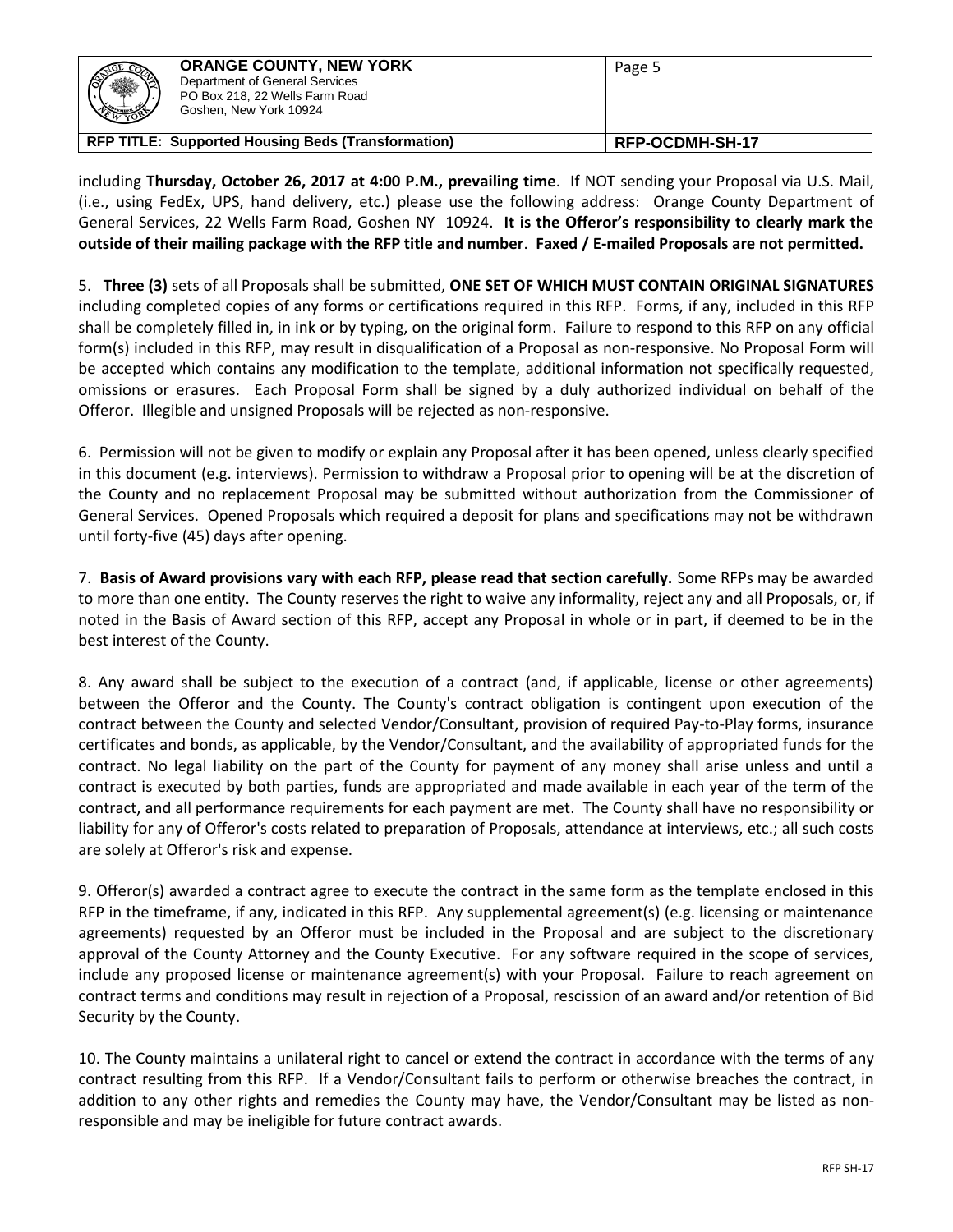| ※ | <b>ORANGE COUNTY, NEW YORK</b><br>Department of General Services<br>PO Box 218, 22 Wells Farm Road<br>Goshen, New York 10924 | Page 6          |
|---|------------------------------------------------------------------------------------------------------------------------------|-----------------|
|   | <b>RFP TITLE: Supported Housing Beds (Transformation)</b>                                                                    | RFP-OCDMH-SH-17 |

11. If Bid Security is required by this RFP; it must be included in the Proposal. If Performance and/or Payment Bonds are required by this RFP, Proposals must include a letter from the Offeror's bank or surety stating that the required letter of credit or bond(s) will be provided in the event of a contract. The letter of credit or bond(s) shall be provided for each year or relevant portion of the contract, as may be applicable.

12. Offerors should be properly registered to do business in the State of New York and furnish applicable certificates of authority/incorporation/partnership/dba, etc. with their Proposal.

13. The County encourages submission of Proposals by certified Minority- and/or Women-Owned Business Enterprises (MWBE) and/or Disadvantaged Business Enterprises (DBE).

14. A Non-Collusion Certification, Disclosure of Non-Responsibility Determination and Iran Divestment Act Certification are included in this RFP. Bidders must complete and submit a signed original of each and the applicable number of copies of each with each Bid.

15. Supplier Forms are provided with this RFP. Offerors that have not received a purchase order in the last twelve (12) months from the County must submit completed and signed Supplier Forms prior to execution of a contract by the County.

16. Please be advised that this solicitation is subject to Orange County Local Law No. 13 of 2013, as amended, known as the "Pay-to-Play Law". Pay-to-Play Forms will be made available with this RFP. All Pay-to-Play Forms should be submitted with your Proposal and will be required if you are awarded a contract. The Pay-to-Play Forms are required from the Vendor/Consultant (unless exempted by the law) prior to execution of a contract by the County.

17. Pursuant to New York's Freedom of Information Law ("FOIL") (Public Officers Law, Article 6, Sections 84-90) all government records are presumptively open for public inspection unless specifically exempted from disclosure under FOIL. Offerors who have a good faith belief that information contained in their Proposal is exempt from disclosure under FOIL must, at the time of their submission, request the exemption in writing, setting forth the basis for the claimed exemption. In addition, the Offeror must mark each page of its submission claimed to be exempt from disclosure under FOIL with the following legend: "**THE OFFEROR BELIEVES THAT THIS INFORMATION IS PROTECTED FROM DISCLOSURE UNDER THE NEW YORK STATE FREEDOM OF INFORMATION LAW."** Neither the Offeror's classification of materials as exempt under FOIL, nor the County's acceptance of Offeror's Proposal with the claimed exemption(s), should be considered a final determination as to whether the designated materials are exempt from disclosure under FOIL. Any and all determinations as to the propriety of claimed exemptions will be made by the County and/or a court of law in accordance with applicable law.

# **INSURANCE REQUIREMENTS**

During the term of the contract, or longer if required, Vendor/Consultant shall maintain, at its expense, Worker's Compensation, Disability and liability insurance policies of the types and minimum coverages specified in the enclosed contract template (e.g., Agreement for Vendor Services), as applicable. Certificates of insurance evidencing Vendor's/Consultant's compliance with these requirements shall be required prior to execution of the contract by the County. Award is conditional upon submission of insurance documents within the time specified in the Notice of Award. Failure to do so may result in disqualification of the Offeror as non-responsive and/or the County's retention of any Bid Security.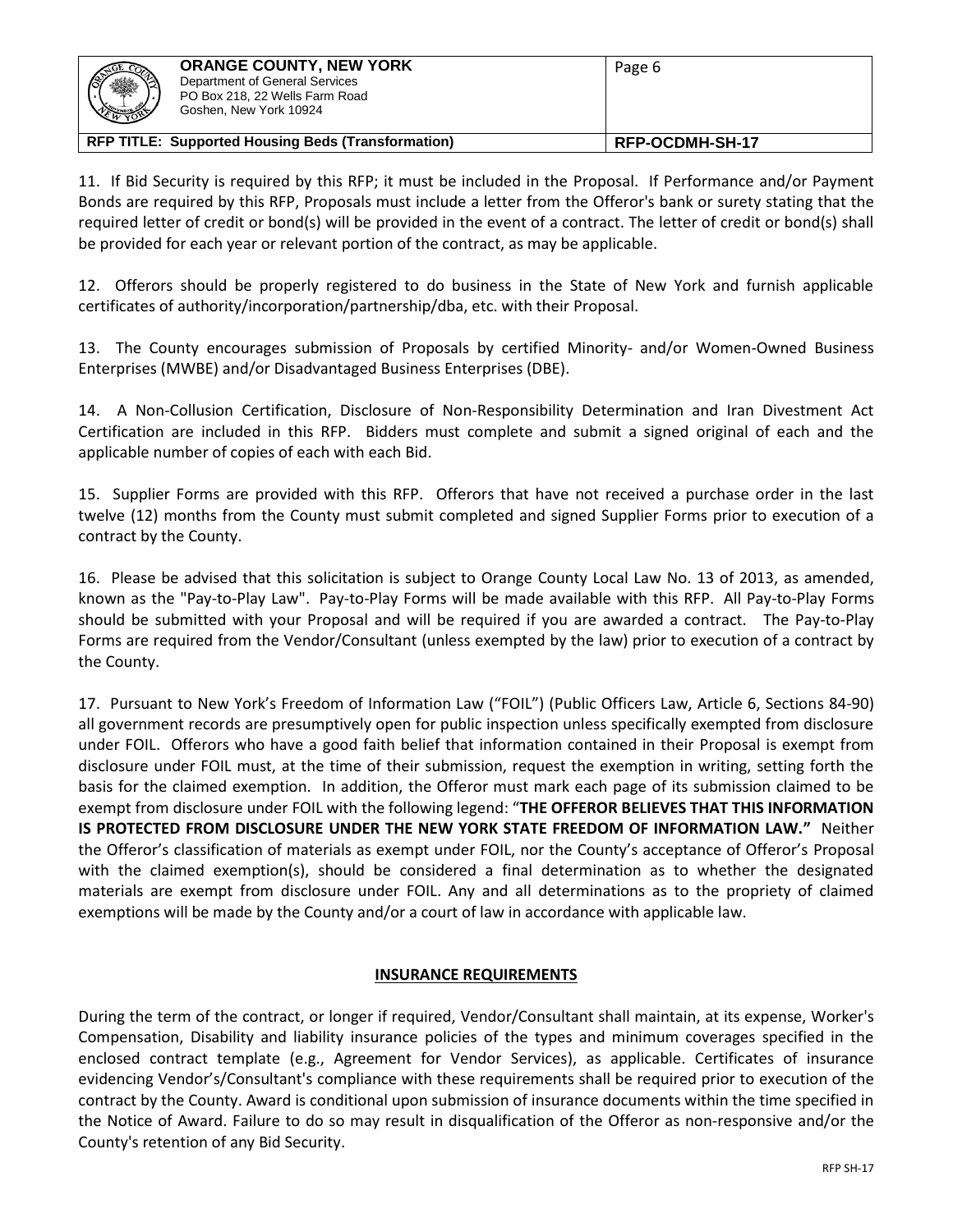

 $\boxtimes$ 

#### **BONDING REQUIREMENTS**

There are no Bonds required for this contract.

#### **SCOPE**

The County of Orange is seeking qualified vendors for the development and operation of Supported Housing Beds (Transformation).

# **SPECIFICATIONS**

#### **1) Introduction and Background**

a) NYS Office of Mental Health (OMH) is committed to the investment in community-based services that will reduce the demand for inpatient services and length of stay. OMH recognizes that Supported Housing is one of the priority programs enabling individuals to successfully integrate and remain in the community. The 2017/18 Enacted State Budget authorizes the reinvestment of funding generated by the targeted reduction of State Psychiatric Center beds for the development of up to 200 units of Supported Housing. These beds have been allocated to counties based on admissions data from each State Psychiatric Center's catchment area. The number of housing units for Orange County is twenty-four (24).

b) The housing and services developed through this RFP are designated for individuals with serious and persistent mental illness as defined in Attachment A to this RFP, and who meet one (1) or more of the following eligibility criteria identified in Item 2 below (Scope of Work).

c) The County developed, with its partner agencies, a comprehensive, continuous, integrated system of care (CCISC) model known as WELCOME Orange. The CCISC model (Minkoff & Cline, 2004, 2005) is a vision-driven system "transformation" process for redesigning behavioral health and other related service delivery systems to be organized at every level (policy, program, procedure, and practice)—within whatever resources are available—to be more about the needs of the individuals and families needing services, and values that reflect welcoming, empowered, helpful partnerships throughout the system. The ultimate goal of the CCISC model is to help develop a system of care that is welcoming, recoveryoriented, integrated, trauma-informed, and culturally competent in order to most effectively meet the needs of individuals and families with multiple co-occurring conditions of all types (i.e., mental health, substance abuse, medical, cognitive, housing, legal, parenting, etc.) and help them to make progress to achieve the happiest, most hopeful, and productive lives they possibly can." More information about the CCISC model can be found at [http://www.ziapartners.com/resources/comprehensive-continuous](http://www.ziapartners.com/resources/comprehensive-continuous-integrated-system-of-care-ccisc/)[integrated-system-of-care-ccisc/.](http://www.ziapartners.com/resources/comprehensive-continuous-integrated-system-of-care-ccisc/) All proposals submitted in response to this RFP are required to reflect WELCOME Orange values and principles. More information on WELCOME Orange can be found at [http://www.orangecountygov.com/content/124/1348/24066.aspx.](http://www.orangecountygov.com/content/124/1348/24066.aspx)

d) Supported Housing is extended stay/long-term housing. Residents of Supported Housing can remain in same as long as their clinical and financial circumstances render them eligible and allow them to meet their responsibilities as a tenant. Supported Housing is not lost during acute hospitalization (period of ninety (90) days or less), and there are no program attendance requirements. Residents of Supported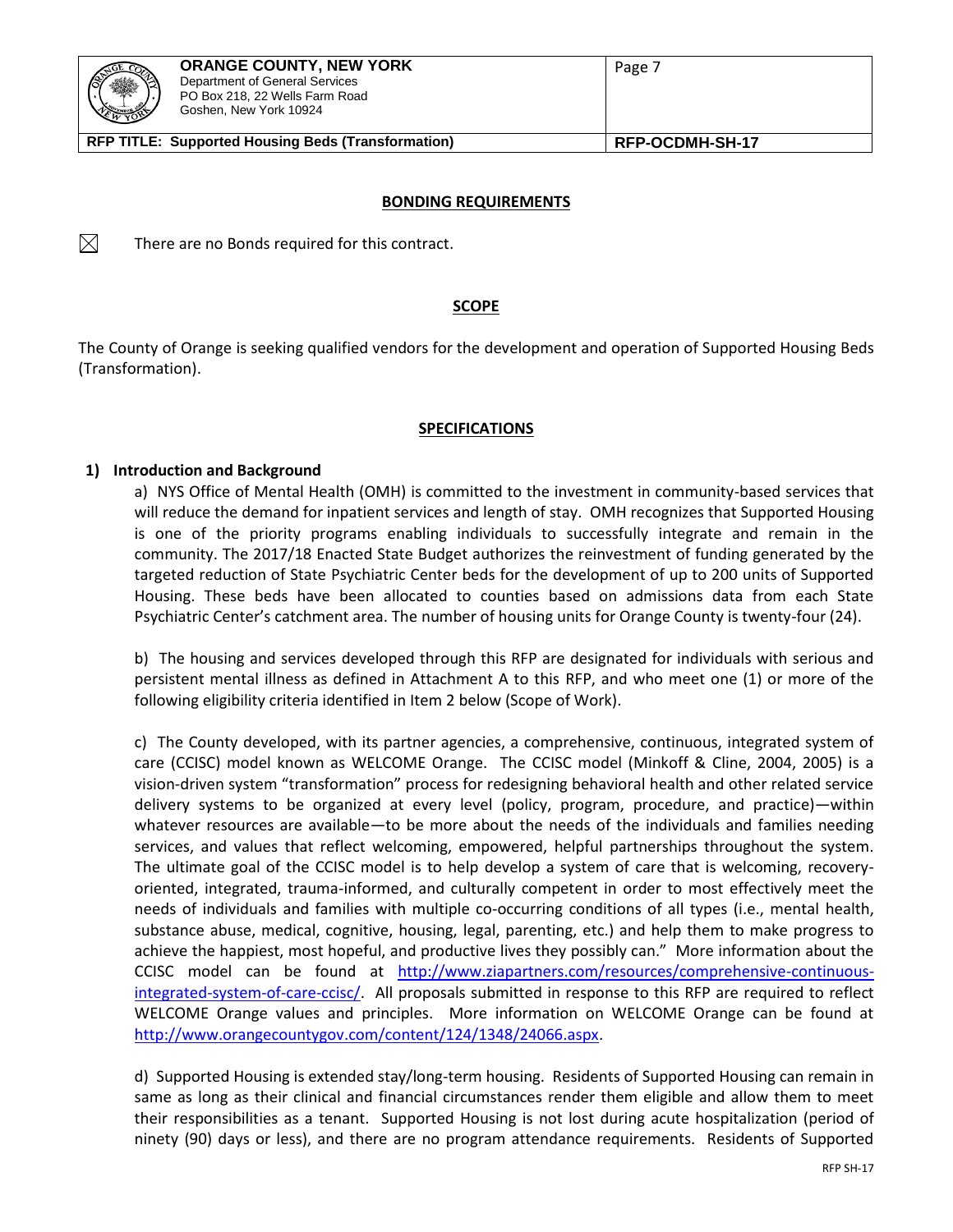| (N<br>$\frac{1}{2}$ | <b>ORANGE COUNTY, NEW YORK</b><br>Department of General Services<br>PO Box 218, 22 Wells Farm Road<br>Goshen, New York 10924 | Page 8          |
|---------------------|------------------------------------------------------------------------------------------------------------------------------|-----------------|
|                     | <b>RFP TITLE: Supported Housing Beds (Transformation)</b>                                                                    | RFP-OCDMH-SH-17 |

Housing are tenants and will have the same rights and responsibilities as any other tenant in Orange County.

e) Supported Housing provides affordable, independent housing and access to community-based support services based on the needs and desires of the resident. Residents of Supported Housing may be able to live in the community with a minimum of staff intervention from the Agency(s). Others may need the provision of additional supports, such as an Assertive Community Treatment (ACT) team or care coordination services. Some residents may be coping with co-occurring substance abuse disorders and be at various stages of recovery.

f) Services provided by Agency(s) awarded a contract pursuant to this RFP (Contract Agency(s)) will vary depending upon the needs of the resident. The Contract Agency(s)'s Supported Housing staff (Staff) will encourage and assist residents to develop natural community supports, use community resources and pursue an individualized path towards recovery in securing necessary supports. Staff will help residents to establish a household and facilitate the resolution of landlord-tenant issues. It is expected that the need for services provided by the Contract Agency(s) and other agencies will decrease over time as integration in the community improves and the residents make progress in their recovery.

g) Supported Housing is integrated housing that consists of scattered site apartments located in multiple buildings throughout the community. The goal is to provide individuals with a setting in which they live in their own apartments and are able to interact with non-disabled persons to the fullest extent possible. When possible, residents should hold their own leases. In instances where roommates are involved, the Contract Agency(s) must facilitate cooperative arrangements on bill payments, division of household responsibilities, and other matters.

h) There is no capital funding associated with this initiative to purchase, or renovate an existing, apartment building.

i) Supported Housing funding provides rent stipends, housing case management services, and contingency funds as specified in the NYS OMH Supported Housing Guidelines. There are no OMH licensing requirements; however, the Contract Agency(s) must comply with the OMH Supported Housing Guidelines (Supported Housing Guidelines), the terms and conditions of which are expressly incorporated by reference, and made part of this RFP. The Supported Housing Guidelines are posted on OMH's website at <http://www.omh.ny.gov/omhweb/adults/SupportedHousing/supportedhousingguidelines.html> and should be reviewed prior to responding to this RFP.

j) All buildings in which apartments utilized for Supported Housing are located must have a valid Certificate of Occupancy. The OMH Field Office monitors Supported Housing and conducts site visits to review compliance with the Supported Housing Guidelines.

k) If an individual from the target population residing in one of the Supported Housing beds funded pursuant to this RFP moves, the vacated unit must be filled by another referral from the target population.

# **2) Scope of Work**

The County of Orange is seeking qualified vendors for the development and operation of Supported Housing-Transformation.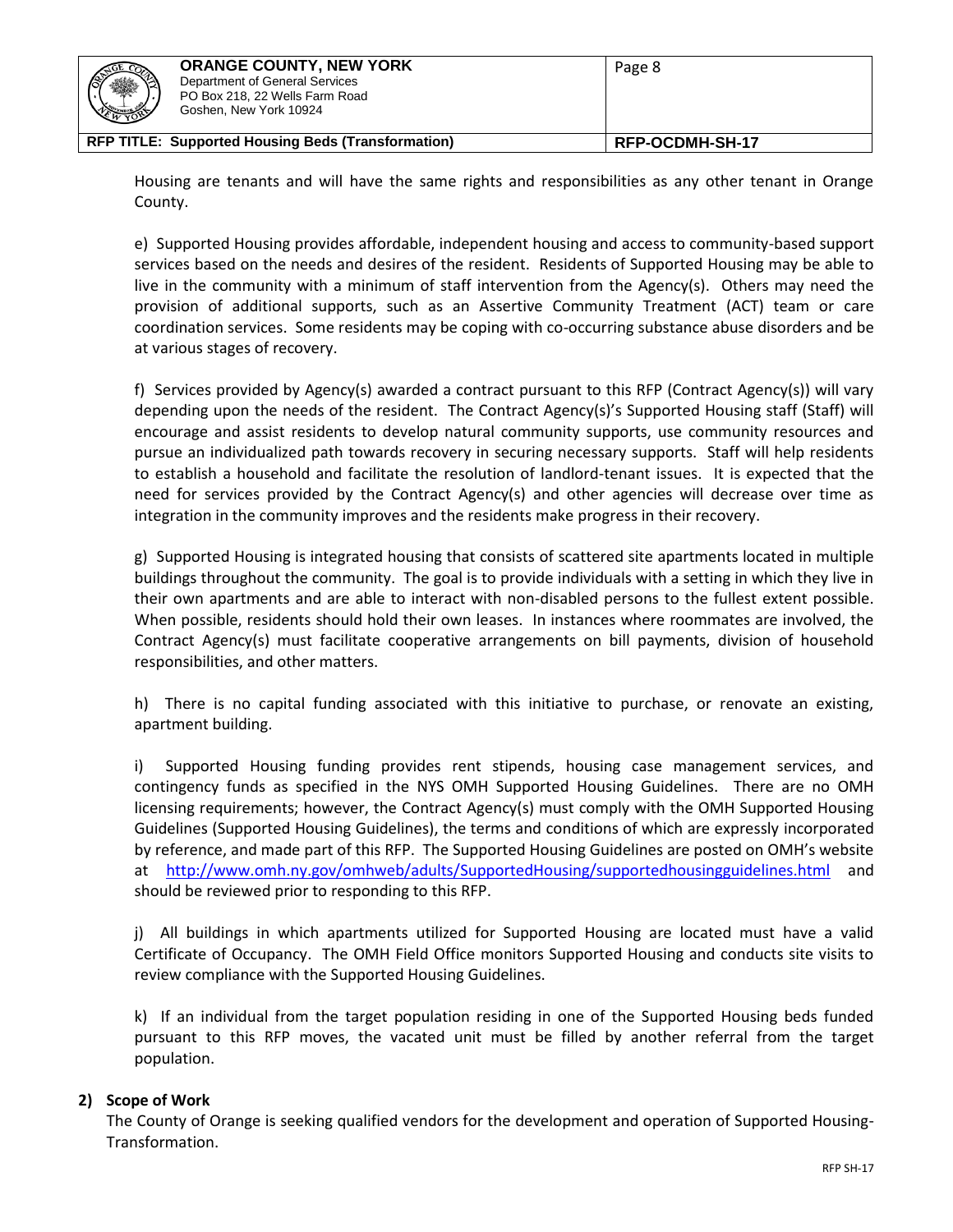| ※<br><b>NEW YORK</b>                                      | <b>ORANGE COUNTY, NEW YORK</b><br>Department of General Services<br>PO Box 218, 22 Wells Farm Road<br>Goshen, New York 10924 | Page 9          |
|-----------------------------------------------------------|------------------------------------------------------------------------------------------------------------------------------|-----------------|
| <b>RFP TITLE: Supported Housing Beds (Transformation)</b> |                                                                                                                              | RFP-OCDMH-SH-17 |

Twenty-Four (24) units**\*** of Supported Housing (as that term is defined below) designated for individuals with serious and persistent mental illness as defined on Attachment A to this RFP and who meet at least one (1) of the following eligibility criteria:

- o Individuals with a serious mental illness who are being discharged from a NYS Inpatient Psychiatric Center or NYS Psychiatric Center Residential Programs; **OR**
- $\circ$  Individuals with a serious mental illness who are being discharged from an Article 28 hospital or Article 31 hospital and in need of Scattered-Site Supported Housing or for whom housing would assist in a state hospital diversion from a NYS Psychiatric Center; **OR**
- o Individuals with a serious mental illness residing in the region with allocate Scattered-Site Supported Housing Units who have a mental illness and who are high users of Medicaid Services and referred by Health Homes; **OR**
- o Individuals with a serious mental illness who have been identified through PSYCKES as having had four (4) or more admissions/emergency department visits over the past 12 months; **OR**
- o Individuals with a serious mental illness who are current residents of Community Residences operated by a voluntary provider agency, and have a Length of Stay (LOS) greater than three (3) years; **OR**
- o Individuals, 18 years or older, with a serious mental illness who are being discharged from a Residential Treatment Facility (RTF); **OR**
- $\circ$  Individuals with a serious mental illness who are currently homeless or residing in a shelter.

**\***There are no limits on the number of units (up to a total of twenty-four (24) units) that Offeror(s) (also referred to herein as "Agency(s)") may request in responding to this RFP.

# **Please note that one (1) or more contracts may be awarded pursuant to this RFP.**

# **a) Eligible Agency**

- (i) Not-for-profit agencies with 501(c)(3) incorporation that
	- (a) have experience providing housing for any special needs group that is contracted for, and monitored by a city, state, or federal government agency; and/or
	- (b) provide mental health services to persons with serious mental illness through programs that are licensed by OMH or are under contract with OMH or the county Local Government Unit (LGU).
- (ii) OMH-licensed agencies in Tier III status or equivalent are not eligible to apply.

# **b) Collaborative Interactions**

The Contract Agency(s) must work with their OMH Field Office, Single Point of Access (SPOA), OMH Psychiatric Center , Article 28/31 hospitals, and the Health Homes established in the area where housing will be developed, to target appropriate housing for this identified population and provide in-reach, develop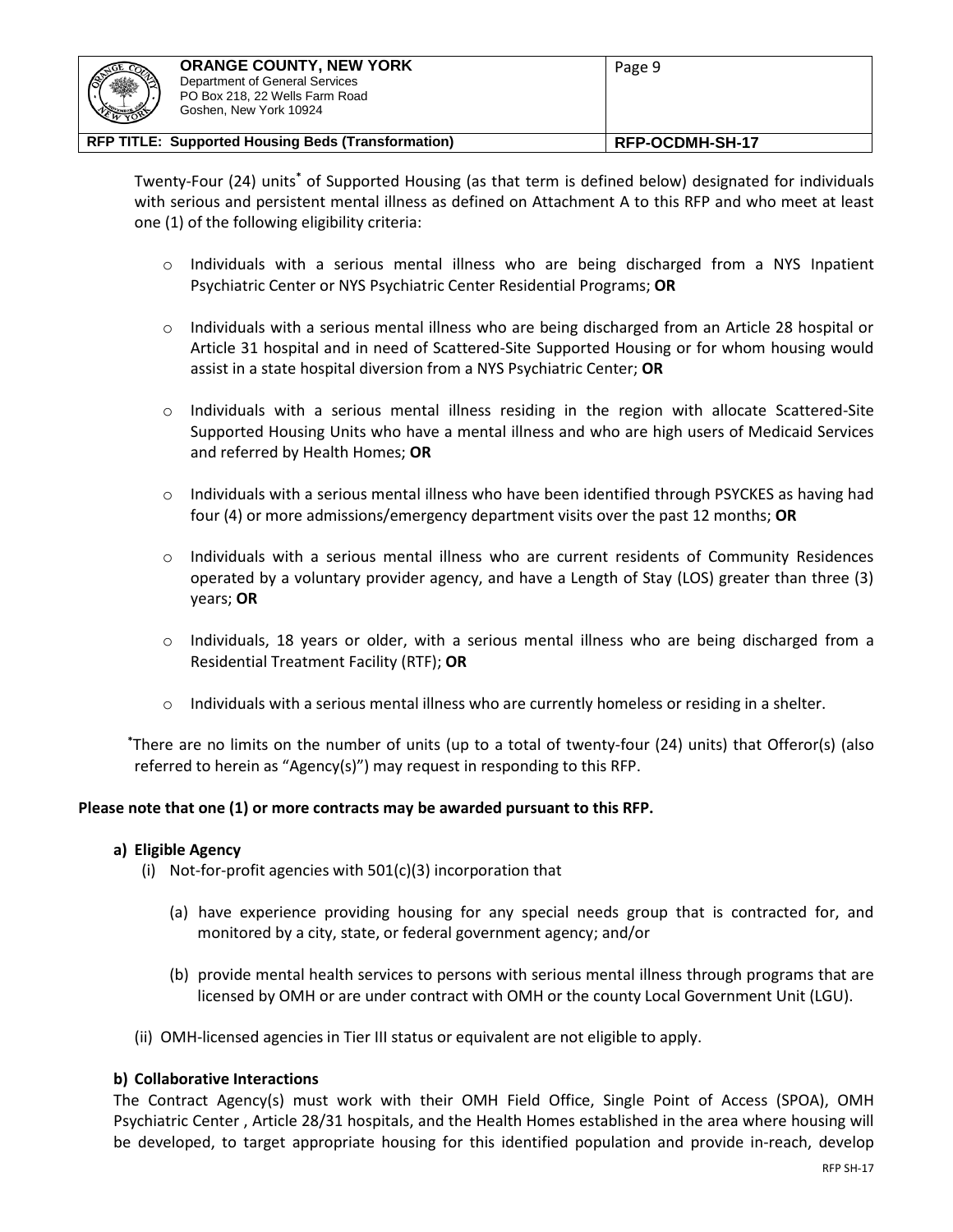| <b>CANTOL COM</b><br>※<br><b>REAL</b>                     | <b>ORANGE COUNTY, NEW YORK</b><br>Department of General Services<br>PO Box 218, 22 Wells Farm Road<br>Goshen, New York 10924 | Page 10         |
|-----------------------------------------------------------|------------------------------------------------------------------------------------------------------------------------------|-----------------|
| <b>RFP TITLE: Supported Housing Beds (Transformation)</b> |                                                                                                                              | RFP-OCDMH-SH-17 |

coordinated discharge/admission plans with Psychiatric Center/Community Hospital staff and Health Home(s) to identify/provide services and supports to ensure successful transition into the community. It is required that the Contract Agency(s) establish partnerships and/or collaborative agreements with at least one (1) of the Health Homes, including being a network member of a health home serving the county/region where the Supported Housing units will be located. It is important to note, however, that establishing a partnership with a particular Health Home does not preclude the Contract Agency(s) from being required to serve all individuals regardless of which Health Home they are assigned to. It is an expectation that the Contract Agency(s) will work with all Health Homes regardless of established partnerships. Individuals moving into this Supported Housing should be enrolled in a Health Home or Managed Long Term Care (MLTC) plan to receive care coordination. If the person being referred is not yet enrolled in a Health Home or MLTC, it will be incumbent upon the PC staff or the Contract Agency(s) to make a referral to the Health Home or MLTC. Lack of enrollment should not preclude high-need individuals from being referred and admitted into a Supported Housing unit.

# **c) Appropriate Utilization of Supported Housing Targeted for Priority Populations**

(i) Admissions

(a) Upon receipt of the referral package from SPOA, the Contract Agency(s) will have ten (10) business days to complete an interview and admission decision that will be shared with the referring agency and SPOA. In situations where such referrals are not suitable for Supported Housing, the Contract Agency(s) can make a supported apartment available to an individual who has already been residing in a more service-intensive OMH licensed and/or funded residential program for a time and who is ready for a more independent setting. This individual serves as a "proxy" for the new priority individual being discharged from a more service-intensive setting. When this proxy is used, the PC- or hospitaldischarged individual who moved to the OMH licensed residential program retains their priority access to future supported apartment vacancies. In the past, this arrangement was referred to as "backfill."

(b) The Contract Agency(s) must use these supported apartments to serve this priority population any time openings exist in them.

(c) The Contract Agency(s) must agree to accept referrals from OMH Psychiatric Centers. This can include inpatient units, community residences, including Transitional Living Residence, Transitional Placement Programs. OMH facilities are committed to provide community-based integration and support services, including bridgers, on-site crisis and, if needed, treatment services to support the successful transition of individuals to life in a community setting.

(ii) Discharges

Before any planned discharge to homelessness, the Contract Agency(s) must notify SPOA and arrange a "High Needs Protocol Meeting" with the Orange County Local Government Unit.

# **d) Reporting Requirements**

(i) The Contract Agency(s) that receives an allocation of housing resources under this RFP must agree to ensure that these units will only be filled with individuals who meet the eligibility criteria. The Contract Agency(s) must conform to all OMH fiscal reporting requirements as outlined in the "Aid to Localities Spending Plan Guidelines" (Spending Guidelines), the terms and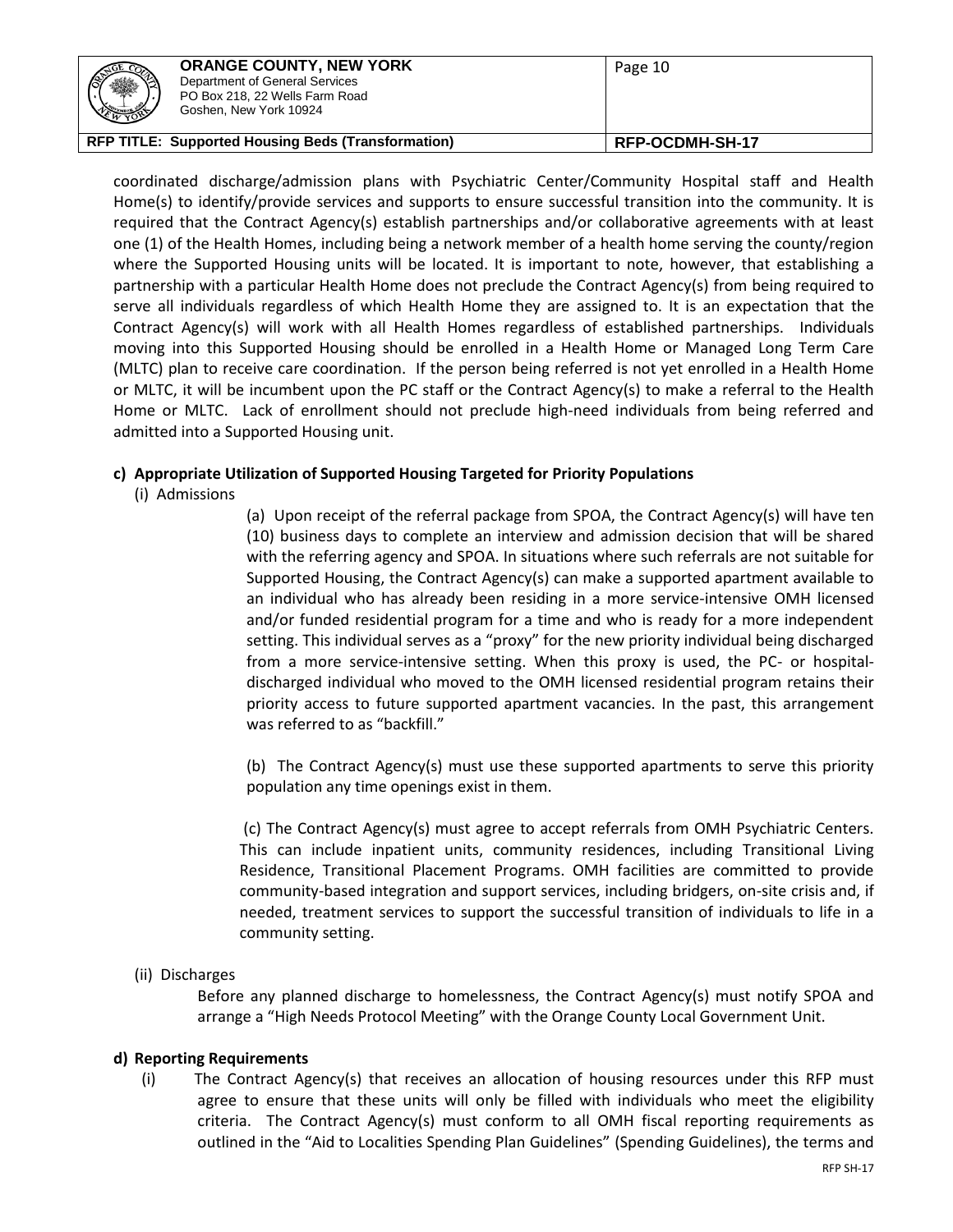| <b>CECO</b><br>ا ۱<br><b>Comment</b> | <b>ORANGE COUNTY, NEW YORK</b><br>Department of General Services<br>PO Box 218, 22 Wells Farm Road<br>Goshen, New York 10924 | Page 11         |
|--------------------------------------|------------------------------------------------------------------------------------------------------------------------------|-----------------|
|                                      | RFP TITLE: Supported Housing Beds (Transformation)                                                                           | RFP-OCDMH-SH-17 |

conditions of which are expressly incorporated by reference and made part of this RFP. The Spending Guidelines are posted on OMH's website at [http://www.omh.ny.gov/omhweb/spguidelines/.](http://www.omh.ny.gov/omhweb/spguidelines/) In addition, the Contract Agency(s) must use the Supported Housing Guidelines to facilitate the development of Supported Housing.

- (ii) The Contract Agency(s) will be required to maintain accurate reporting of all admissions and discharges through OMH's Child and Adult Integrated Reporting System (CAIRS) and adhere to any requirements OMH and/or the SPOA Unit may subsequently develop, and ensure that individuals moving into these units will be enrolled in a Health Home or Managed Long Term Care Plan (MLTC) to receive care coordination.
- (iii) The Contract Agency(s) will be required to document performance using the "Results ScorecardTM." Results-based accountability ("RBA"), also known as outcome-based accountability, is defined as a management tool that can facilitate collaboration among human service agencies, as a method of decentralizing services, and as an innovative regulatory process. RBA is a disciplined way of thinking and taking action which communities can use to improve the lives of children, families and the community as a whole. RBA can also be used by agencies to improve the performance of their programs. The County will provide the Contract Agency(s) with one (1) license to the web-based application. The Contract Agency(s) shall use the Results Scorecard to report quantitative and qualitative data on a monthly basis. Failure to achieve targets may result in withholding of state or federal funding or determinations of nonresponsibility or ineligibility for future funding.

| <b>Performance Measures for Residential Services</b> |                                  |                                                          |
|------------------------------------------------------|----------------------------------|----------------------------------------------------------|
|                                                      | <b>Target (if</b><br>applicable) | <b>Performance Measure</b>                               |
| How Much                                             |                                  | # of beds                                                |
| How Much                                             |                                  | # of people served                                       |
| How Much                                             |                                  | # of discharges                                          |
| How Much                                             |                                  | # of direct contacts                                     |
| How Much                                             |                                  | # of indirect contacts                                   |
| How Much                                             |                                  | # of crisis contacts                                     |
| How Much                                             |                                  | # of staff hours paid                                    |
| How Well                                             |                                  | length of Stay                                           |
| How Well                                             | 45 days                          | length of time to fill vacancy                           |
| How Well                                             |                                  | # of In home visits                                      |
| How Well                                             |                                  | # of outreach to landlords                               |
| Better Off                                           | $90\%$ $\uparrow$                | # of discharges to stable housing                        |
| Better Off                                           | 75% 个                            | # of people reporting satisfaction with service          |
| Better Off                                           | 17% $\downarrow$                 | # of utilizing emergency room behavioral health services |
| Better Off                                           | $12\% \; +$                      | # hospital inpatient admission for behavioral health     |
| Better Off                                           | $12\% \t\downarrow$              | # hospital inpatient admission for detox                 |
| Better Off                                           | $12\% \t\downarrow$              | # hospital inpatient admission for rehab                 |
| Better Off                                           | $\frac{17\%}{\sqrt{2}}$          | # of people employed at least ten (10) hours per week    |
| Better Off                                           | $4\% \t\downarrow$               | # of arrests                                             |
| Better Off                                           | 75% 个                            | # of people who met 50% of goals at discharge            |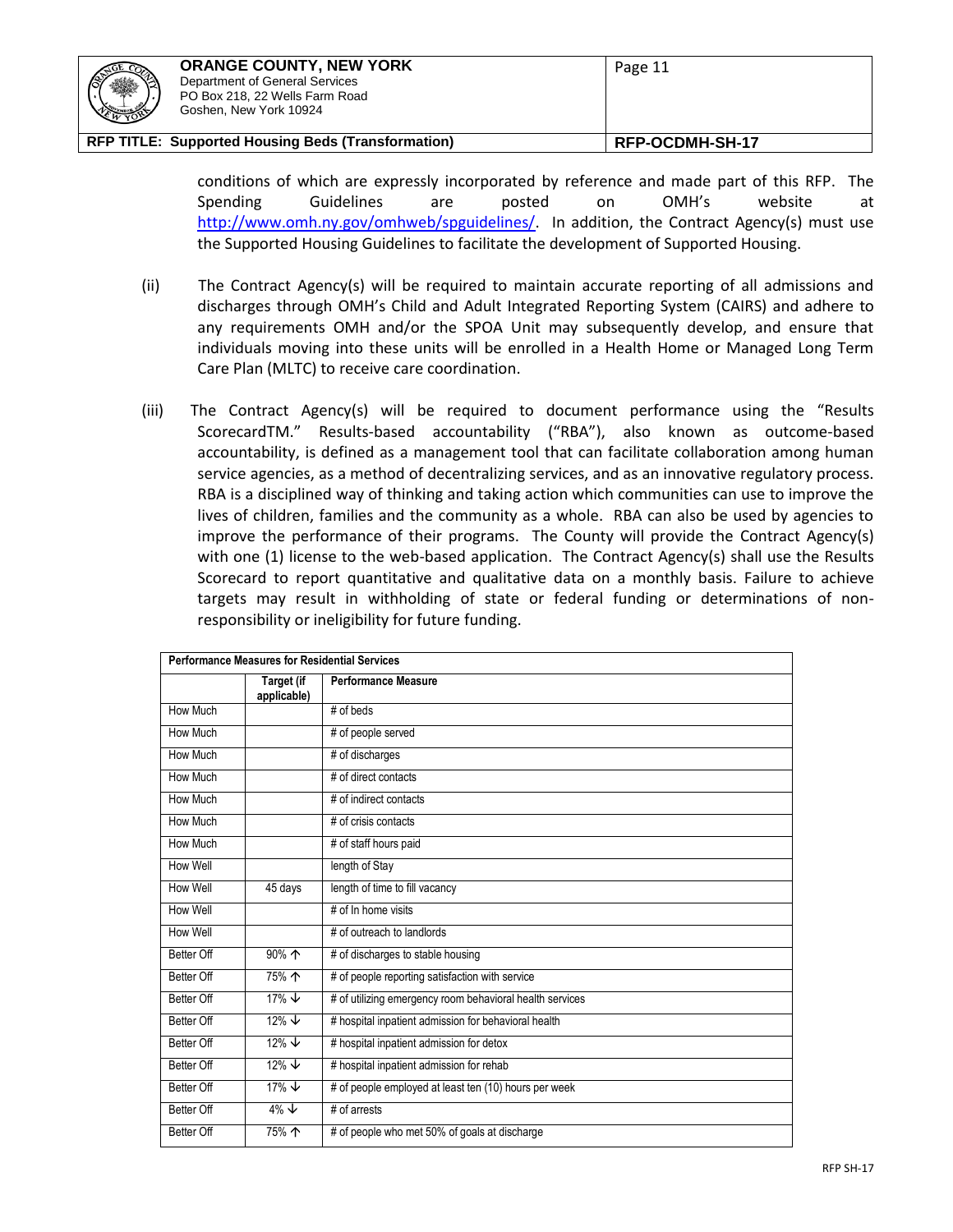

#### **3) Proposal Narrative**

When submitting proposals in response to this RFP, the Agency(s)'s narrative must incorporate WELCOME Orange language and address all of the components listed below, in the following order:

#### a) Population

(i) State your commitment to filling these Supported Housing units in coordination with the SPOA, OMH Field Office, OMH PC, and Article 28 hospitals in the area where housing will be developed.

(ii) Describe, in narrative form, the characteristics of residents targeted to be served in Supported Housing and/or "backfilled" into service intensive programs. Discuss such population characteristics as likely service history, present functional level, educational level, job history, forensic history, community living skills, existence of social supports, and substance abuse history.

(iii) Describe, in narrative form, the service needs, specific to the characteristics described in (2) above. Describe the approach that will be used to ensure the successful transition of individuals and their retention in the community.

#### b) Implementation

(i) List the types/categories of housing you currently have in Orange County. If your agency does not have established housing in the region being targeted to develop the Supporting Housing units in, please explain how you propose to develop this Supported Housing.

(ii) Describe admission criteria and procedures including the information flow you would create to streamline and track referrals, including any necessary interface with OMH Field Office and SPOA.

(iii) Describe the process your agency currently uses to develop an individualized community reintegration strategy that will address specialized needs of this population such as physical health needs (long term care) and mental health wrap around services and how this will be modified to work collaboratively with the Health Home care managers. Describe the services that will be provided directly by the sponsoring agency.

(iv) Explain how your agency will work with the Health Home to develop an integrated plan of care including mental health, physical health and substance abuse service if indicated and community supports necessary for the person to succeed in the chosen apartment. Describe how the Supported Housing service plan developed in collaboration with the Health Home care managers will be reviewed with the resident. Describe the role of the Health Home care manager and the role of the Supported Housing staff. Describe how choice will be accommodated during the housing selection process. If an individual will share an apartment, explain how they will be "matched" and how "roommate" issues will be resolved. Include your agency's policy regarding family re-unification.

(v) Identify community-based resources that will be available to residents through referrals and/or linkage agreements. Indicate how these services support the residents' recovery from mental illness and substance abuse. Describe how all services will take into account the cultural and linguistic needs of the individual. Explain how Health Homes will be used to support the service needs of the individual.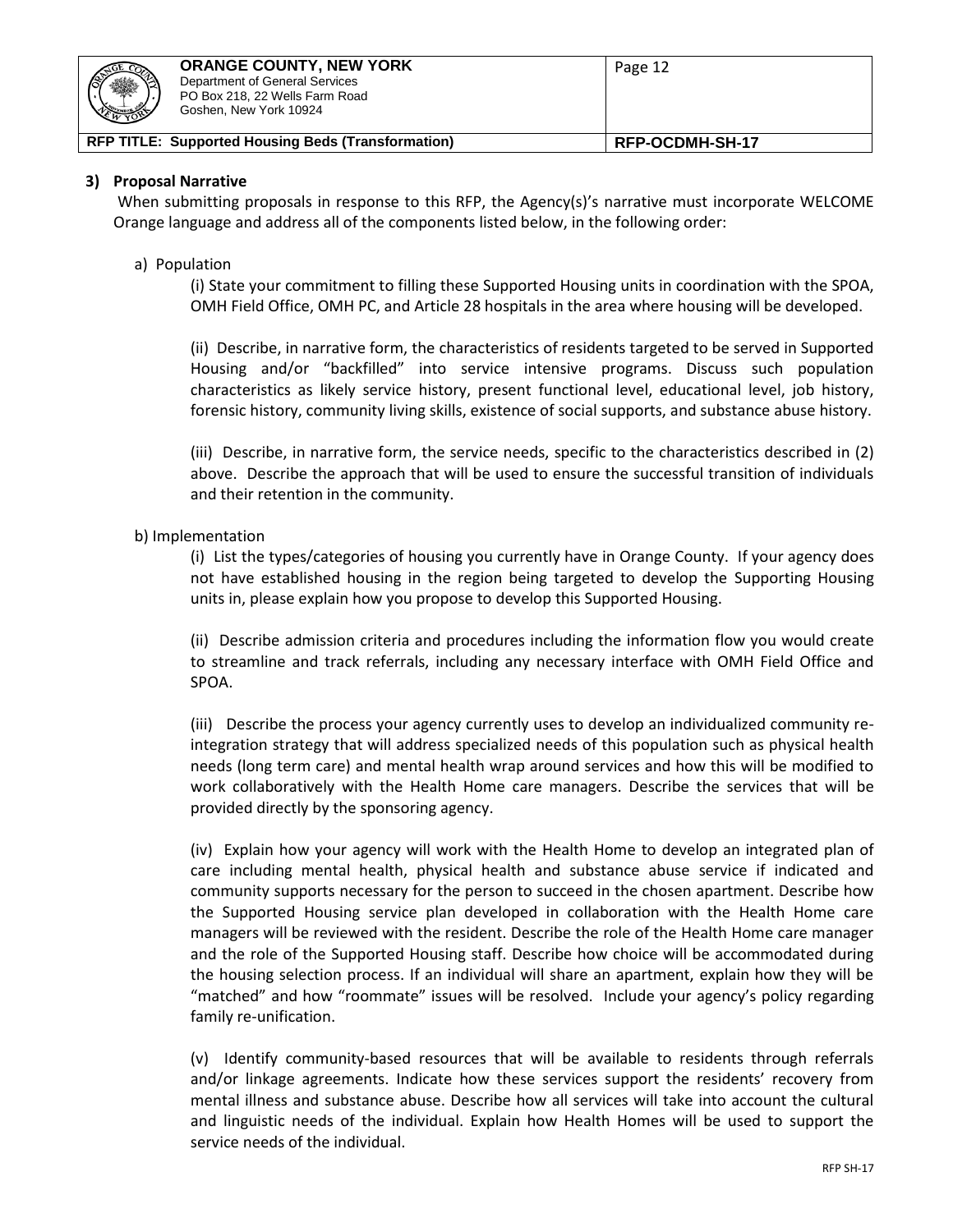| <b>CEO CONTROLL</b><br>ا ۱<br><b>DESCRIPTION</b> | <b>ORANGE COUNTY, NEW YORK</b><br>Department of General Services<br>PO Box 218, 22 Wells Farm Road<br>Goshen, New York 10924 | Page 13         |
|--------------------------------------------------|------------------------------------------------------------------------------------------------------------------------------|-----------------|
|                                                  | RFP TITLE: Supported Housing Beds (Transformation)                                                                           | RFP-OCDMH-SH-17 |

(vi) If proposing a "backfill arrangement," describe the following (i. through iv. below) in detail as to how services will be provided in the more-service intensive housing setting. Agency(s) who have established the required continuum of Supported Housing by partnering with another agency as described above herein must describe what the role of each of the agencies will be in the backfill process.

(i) Explain how residents will be assisted to gain and utilize the skills and supports necessary for independent living and achieving normal life roles. Describe the assessment and support planning process. Describe your agency's discharge planning procedures and explain how your agency will create a culture of transition to ensure that residents are engaged in a process of moving towards more independent housing when backfilling to service intensive settings.

(ii) Describe how staff will be trained and supervised to integrate rehabilitation and recovery principles in the operation of the residence. Describe the support and professional development activities that will be made available to direct care staff.

(iii) Describe the resources and supports that will be used to help individuals who desire more independent housing.

(iv) Describe the services and supports that will be available on-site through your agency, as well as those that will be provided by other agencies through service agreements and other linkages.

(vii) If not proposing a backfill arrangement, describe what resources your agency has to meet the needs of individuals who move directly into Supported Housing.

(viii) Provide a staffing plan. Note if these proposed units will be part of your agency's current Supported Housing, and if so, explain the impact on staffing ratios. Include a description of the roles and responsibilities of each staff member. Indicate the skills and experience each staff member will be expected to have. Describe initial and ongoing staff training and supervision. Describe the use of peer-to-peer services and supports that will be available.

(ix) Describe resident assessment procedures and the development of a person-centered, strengths-based support plan developed in coordination with the Health Home care manager. Attach a copy of any resident assessment tools and a sample support plan. Describe the process of support planning that will incorporate strategies to engage and motivate residents towards their recovery and provide an appropriate response to residents who are at risk of relapsing and/or begin not taking their medications. Discuss methods for ensuring integrated services for residents with co-occurring substance dependence/use disorders. Describe how residents will be assisted when a mental illness or substance use relapse occurs. Explain the process for handling resident emergencies after hours and on weekends. Describe your agency's procedures to minimize the use of 911 calls.

(x) Attach a copy of the proposed lease or sublease agreement. For sublease arrangements, provide the rent collection and rent arrears procedure. Describe the supports provided by your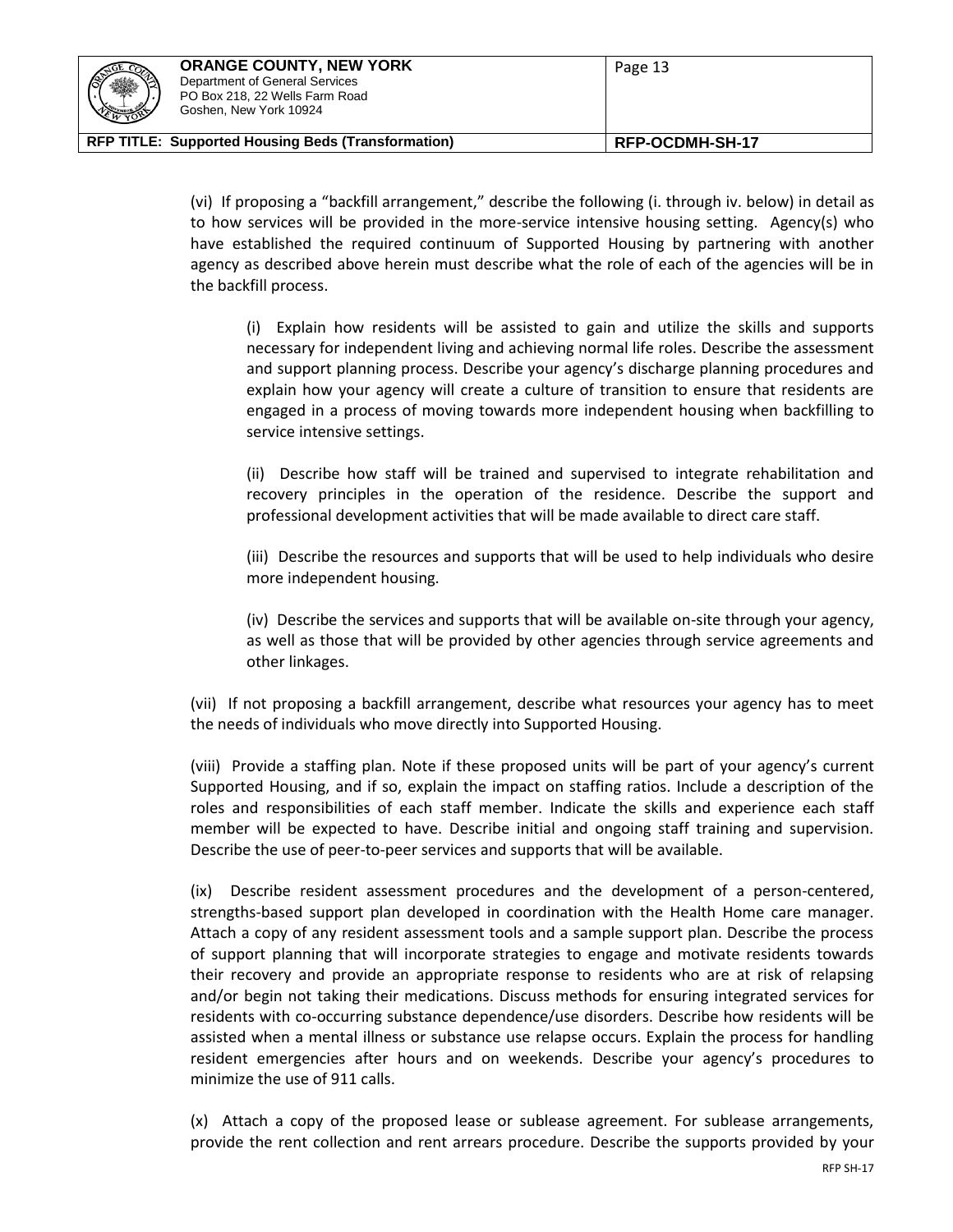| <b>SEPTIMER</b><br>ا ۱<br><b>REAL AND REAL PROPERTY</b> | <b>ORANGE COUNTY, NEW YORK</b><br>Department of General Services<br>PO Box 218, 22 Wells Farm Road<br>Goshen, New York 10924 | Page 14                |
|---------------------------------------------------------|------------------------------------------------------------------------------------------------------------------------------|------------------------|
|                                                         | RFP TITLE: Supported Housing Beds (Transformation)                                                                           | <b>RFP-OCDMH-SH-17</b> |

agency to appropriately ensure rent payment is made on time by residents. Provide the policy and procedure for terminating tenancy. Include a description of the range of interventions that would be used to prevent someone from losing their housing. Attach the grievance procedure that will be provided to residents. Explain how residents are empowered to provide input into Supported Housing practice on a formal and informal basis. County must review and approve all lease/sublease templates, policies and procedures and any changes during the term of the contract(s) resulting from this RFP.

# **4) Agency Performance**

- a) Describe your agency's experience and approach in providing recovery-oriented housing and/or mental health services to persons with mental illness, including helping these individuals achieve their rehabilitation and recovery goals.
- b) Current licensed OMH housing agencies must note their agency's ability to target OMH priority populations, average length of stay and ability to transition individuals into independent housing.
- c) Additional areas of organizational competence include: Supported Housing review forms, percentage of admissions from OMH PCs or OMH-operated residential programs; transition of residents to more independent housing; and accuracy and timeliness of CAIRS reporting. If an agency received an award of Supported Housing from a previous allocation, the agency's performance in filling the Supported Housing units within the contractual time frame and with the priority population specified will be rated.
- d) For housing providers under contract with the OCDMH, reviews conducted by OCDMH and OMH will be included in assessing the Agency(s)'s organizational competency and their use of Results ScorecardTM.
- e) In addition, all agencies submitted proposals in response to this RFP must attach a copy of most recent monitoring reports of any housing or mental health service program the agency operates that is issued by a city, state, or federal government agency.

# **5) Financial Assessment**

a) Highlight other sources of funding, if any. Describe how your agency manages its operating budget.

b) Attach an operational budget. Include start-up costs in Year 1 of the budget and assume a full year of operating funds (*see* Appendix B). The start-up should include the amount needed for the establishment of or continuation of the program, including cost of staffing and other expenses. Show sources of income including other sources of funding. Agencies should list staff by position, full-time equivalence (FTE), and salary if applicable.

c) Agencies must complete a Budget Narrative which should include the following:

- (i) detailed expense components that make up the total operating expenses;
- (ii) the calculation or logic that supports the budgeted value of each category;
- (iii) description of how salaries are adequate to attract and retain qualified employees; and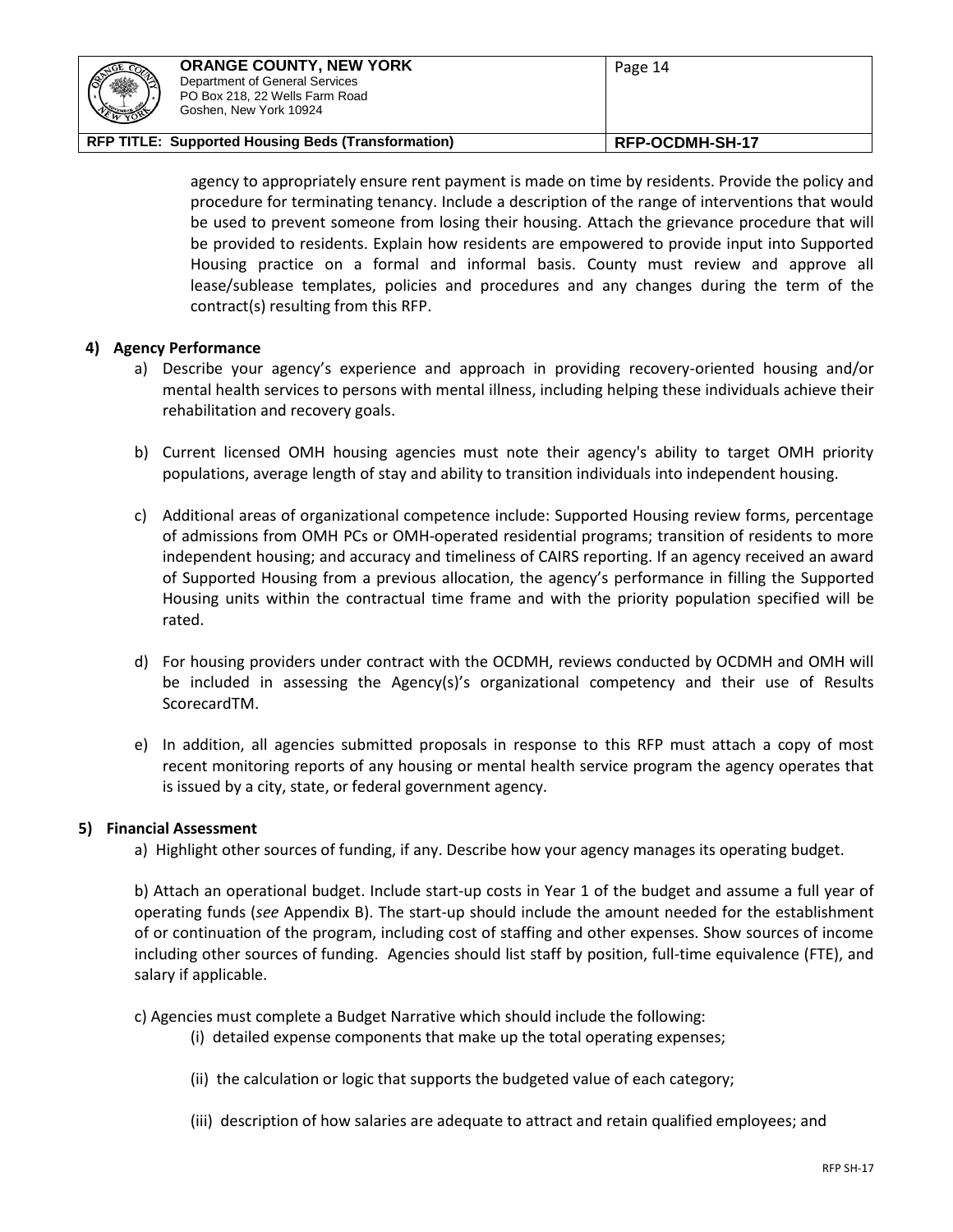| ※                                                         | <b>ORANGE COUNTY, NEW YORK</b><br>Department of General Services<br>PO Box 218, 22 Wells Farm Road<br>Goshen, New York 10924 | Page 15         |
|-----------------------------------------------------------|------------------------------------------------------------------------------------------------------------------------------|-----------------|
| <b>RFP TITLE: Supported Housing Beds (Transformation)</b> |                                                                                                                              | RFP-OCDMH-SH-17 |

Use the Operating Budget (*see* Appendix B) and the Budget Narrative (*see* Appendix B1) to submit with your proposal. The Operating Budget (Appendix B) is a separate document on the RFP section of the OCDMH website and can be downloaded in PDF format. Do not substitute your own budget format. Failure to complete the Operating Budget using the correct form may be cause to reject your proposal for non-responsiveness.

# **ALTERNATE PROPOSALS**

Orange County reserves the right to consider alternatives submitted by applicants that provide enhancements beyond the RFP requirements. Proposal alternatives may be considered if deemed to be in the best interest of Orange County. Applicants shall clearly identify and explain in detail where such alternatives deviate from or qualify the terms of the proposal and specifications as issued.

# **COMPLIANCE WITH LAWS, LICENSES AND PERMITS**

The applicant(s) agree that they will fully comply with all applicable Federal, State and County policies, procedures, standards and laws, rules and regulations.

# **PERSONNEL IDENTIFICATION**

All personnel must carry on their person photo identification (e.g. employee identification badge, valid driver's license, etc.).

# **TERM**

The County anticipates that the term of this contract will be for one (1) year. The County reserves the right to extend the contract for up to four (4) additional one (1) year period(s), at the sole option of the County and under the terms and conditions of the original RFP, unless alternate terms are specified in this RFP and/or the contract for renewals/extensions.

Upon expiration of the original term or any renewal thereof, if authorized by the County as above, this contract may be extended unilaterally by the County for an additional period of up to two months upon notice to the Vendor/Consultant with the same terms and conditions as the original contract including, but not limited to, quantities (prorated for such extension), prices, and delivery requirements. With the concurrence of the Vendor/Consultant, the extension may be for a period of up to three months in lieu of the up to two-month period.

# **PRICING**

1. Total available funding for (24) Supported Housing beds (Transformation) is \$13,171.00 per bed for a total annualized value of \$158,064.00. These beds are awarded effective July 1, 2017. Operating funding for scatteredsite Supported Housing is a combination of resident rent payments and OMH funds. Residents of Supported Housing are required to pay thirty (30%) percent of their net income for rent and reasonable utilities. Contract Agency(s) will receive annual funding for units developed under this initiative through an OCDMH contract at the current Orange County Supported Housing rate. This funding is for rent stipends, housing case management services and contingency funds, as specified in the Supported Housing Guidelines.

2. The proposed scope and specifications are not a guarantee, were developed based on past or anticipated needs, and are as accurate as the County can ascertain at the time of issuance of this RFP. When an anticipated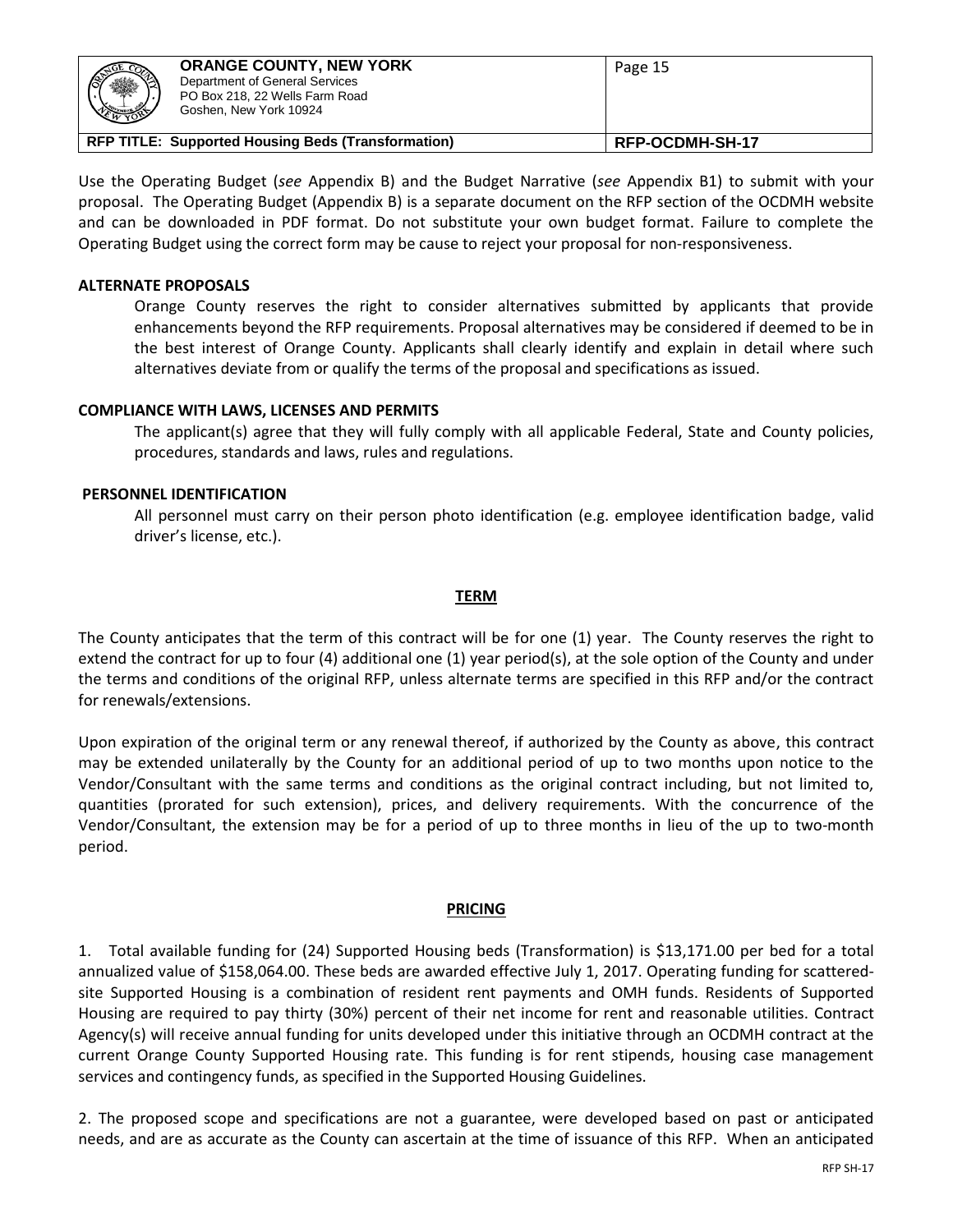| ※                                                         | <b>ORANGE COUNTY, NEW YORK</b><br>Department of General Services<br>PO Box 218, 22 Wells Farm Road<br>Goshen, New York 10924 | Page 16         |
|-----------------------------------------------------------|------------------------------------------------------------------------------------------------------------------------------|-----------------|
| <b>RFP TITLE: Supported Housing Beds (Transformation)</b> |                                                                                                                              | RFP-OCDMH-SH-17 |

volume or other quantities of goods or services are listed, the County has listed these either based upon a history of usage over a previous period or anticipated need. The County in no way guarantees that the actual volume or quantities listed will be necessary or ordered. When volume or quantities are listed, the Offeror should understand that the actual volume or quantities may be more or less, depending on the actual needs of the County. The Offeror shall hold the County harmless against any damages because of estimated volume or quantities. In the event quantities exceed the estimate, the County shall receive the price as listed in the contract or, if a better price is available at that time, that price shall be passed on to the County.

3. The prices submitted shall be exclusive of federal and state sales taxes (or other taxes inapplicable to government entities) and must not include any tax for which the Offeror may claim exemption because of doing business with the County. Unless otherwise indicated in this RFP, prices shall be net, including any applicable transportation and delivery charges fully prepaid by the successful Vendor/Consultant to the destination(s) indicated in the contract. Prices are to be listed as FOB Delivered: ORANGE COUNTY, NY. No freight and/or handling and/or fuel surcharges will be accepted, unless otherwise agreed to in the contract.

# **PAYMENT**

Payment shall be made in accordance with the payment/compensation provisions of the Contract Agency Agreement template attached to this RFP.

# **SUBMISSION OF PROPOSALS**

Unless otherwise noted below, one (1) signed original (as applicable to the document type) and the number of copies specified in Item #5 of the Instructions to Offerors, of each of the following items should be submitted in your Proposal package- **It is NOT necessary to include a copy of the entire RFP in your Proposal package only the items required below. Proposals must include:**

- 1. Completed and signed Proposal Form
- 2. Completed Agency Transmittal Form (*see* Appendix A)
- 3. Proposal Narrative that includes an organized narrative response to all elements listed in the specifications
- 4. Operating Budget (*see* Appendix B)
- 5. Budget Narrative (*see* Appendix B1)
- 6. Non-Collusive Certification
- 7. Disclosure of Non-Responsibility Determination (copy of instruction page not required)
- 8. Iran Divestment Act Certification

9. Pay-to-Play Forms (Due to an exemption in the Pay-to-Play Law, Government Entities and School Districts do not need to complete Pay-to-Play forms)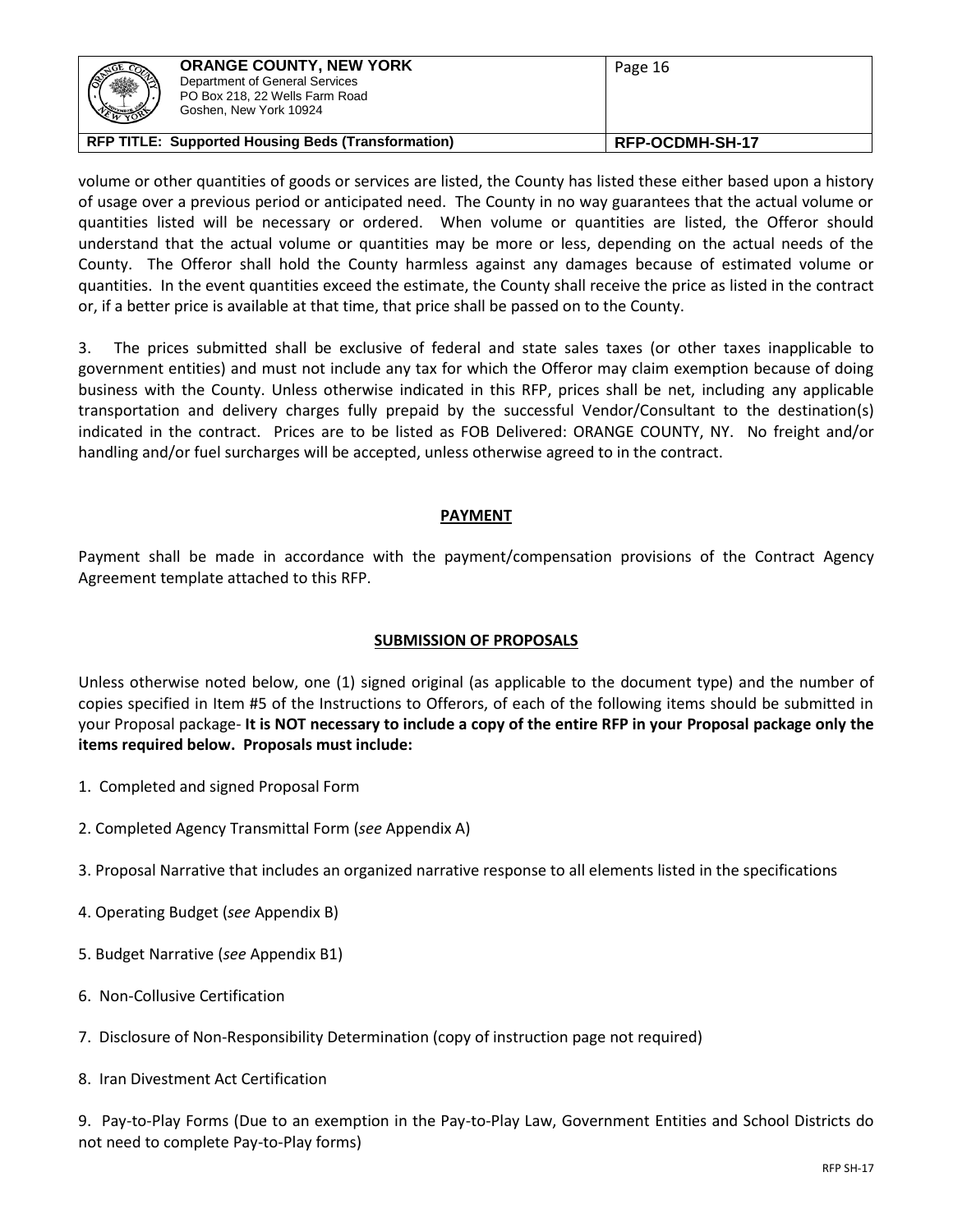|                                                           | <b>ORANGE COUNTY, NEW YORK</b><br>Department of General Services<br>PO Box 218, 22 Wells Farm Road<br>Goshen, New York 10924 | Page 17         |
|-----------------------------------------------------------|------------------------------------------------------------------------------------------------------------------------------|-----------------|
| <b>RFP TITLE: Supported Housing Beds (Transformation)</b> |                                                                                                                              | RFP-OCDMH-SH-17 |

10. Supplier Forms (if not already a current Orange County awarded vendor)

11. Information or other materials to be included, only as requested in the Specifications section of this RFP

12. Any supplemental agreements (e.g. a licensing agreement) requested by an Offeror must be included in the Proposal and are subject to the discretionary approval of the County Attorney and the County Executive. For any software required in the Specifications, include any proposed license or maintenance agreements with your Proposal. Offeror awarded a contract agree to execute the contract in the same form as the template enclosed in this RFP and in the timeframe, if any, indicated in this RFP. Failure to reach agreement on contract terms and conditions may result in rejection of a proposal, rescission of an award and/or retention of Bid Security by the County.

**The Proposal Narrative should be concise. The Operating Budget and Budget Narrative (Appendix B and B1) are separate documents that appear in the RFP section of the OCDMH website and can be downloaded in fillable**  PDF format. Offeror's must not substitute their own budget format. Failure to use the provided Operating **Budget and Budget Narrative formats may result in disqualification for non-responsiveness.**

**ALL SUBMISSIONS MUST BE CLEARLY MARKED ON THE OUTSIDE PACKAGING WITH THE RFP TITLE AND NUMBER.**

INSURANCE: While not required in the Proposal package, Offerors are reminded that Certificates of Insurance evidencing Vendor's/Consultant's compliance with the Insurance requirements of this RFP must be provided prior to execution of the contract by the County. The number of days for submission may vary but it may be less than one business week, please be prepared. **FAILURE TO SUBMIT INSURANCE DOCUMENTS MAY RESULT IN DISQUALIFICATION OF THE VENDOR/CONSULTANT AS NON-RESPONSIVE AND/OR THE COUNTY'S RETENTION OF BID SECURITY.**

# **ADDITIONAL INFORMATION, INTERVIEWS & SITE VISITS**

The County may require any or all Offerors to present additional evidence of experience, ability and financial standing as well as a statement as to the materials, equipment or personnel which the Offeror will have available for the performance of this contract. The County reserves the right to interview, any or all Offerors and/or visit any or all Offeror's sites during the evaluation of Proposals. If applicable, the County shall contact Offerors to arrange an interview (which County may require to be held at the Department of General Services) and/or a site visit of Offeror's facilities at any time during the evaluation process. Offerors are reminded to include their best technical and price terms in their initial offer and not to automatically assume that they will have an opportunity to participate in interviews, site visits or be asked to submit a best and final offer. The County may award the contract without interviews and/or site visits for any or all Offerors, if deemed to be within the best interests of the County.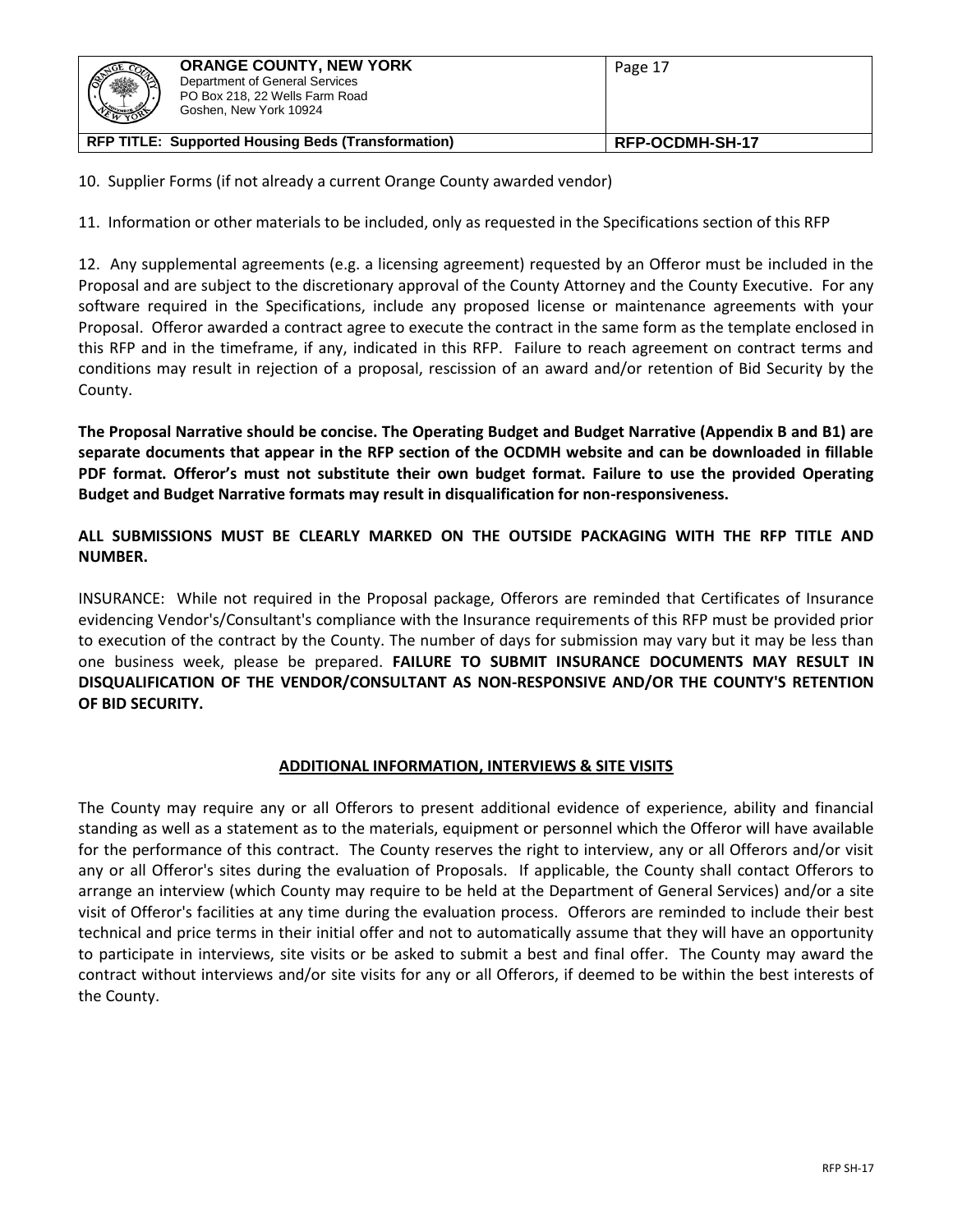| <b>CELEDOR</b><br>Department of General Services<br>ا ۱<br>PO Box 218, 22 Wells Farm Road<br><b>REAL AND ROAD</b><br>Goshen, New York 10924 | Page 18         |
|---------------------------------------------------------------------------------------------------------------------------------------------|-----------------|
| RFP TITLE: Supported Housing Beds (Transformation)                                                                                          | RFP-OCDMH-SH-17 |

#### **BASIS OF AWARD**

1. Award(s) may be made to the highest scoring Offeror(s) resulting from the evaluation procedure described below.

2. Proposals will be scored and weighted by an evaluator or evaluation team in accordance with evaluation criteria listed below. A score of 1 means the proposal does not meet requirements/expectations, 3 means the proposal meets requirements/expectations, and 5 means the proposal exceeds requirements/expectations.

| Proposal Narrative: WELCOME Orange philosophy, vision, mission, | $1 - 5$ |
|-----------------------------------------------------------------|---------|
| values and principles                                           |         |
| Proposal Narrative: Population to be Served/Statement of Need   | $1-5$   |
| Proposal Narrative: Housing Implementation                      | $1 - 5$ |
| Proposal Narrative: Proposed Program/Approach                   | $1 - 5$ |
| <b>Agency Performance</b>                                       | $1 - 5$ |
| <b>Financial Assessment</b>                                     | $1 - 5$ |
| Internal Reviews/Interviews                                     | $1 - 5$ |
| Total                                                           | 7-35    |

If the evaluator or evaluation team determines, at his/her/its sole discretion, that interviews are in the best interest of the County, responsive proposals will be reviewed and scored as described above in a preliminary round to aid in determining whether all Offerors, or just those with top scoring proposals, will be interviewed. If interviews are held, the same review and scoring process described above will be repeated for those Offerors interviewed, and any award(s) made will be based on that secondary scoring round.

3. The submission of a Proposal implies the Offeror's acceptance of the evaluation criteria and acknowledgment that subjective judgments must be made by the evaluation committee. Award of any contract(s) shall be made to the responsible Offeror(s), whose Proposal(s) is(are) determined to be in the best interest of the County.

4. The County reserves the right to: accept other than the lowest priced offer, waive any informality, or reject any or all Proposals, with or without advertising for new Proposals, if in the best interest of the County.

# **ANTICIPATED RFP TIMELINE**

All dates except for the Proposals Due date are approximate and subject to change, unless otherwise noted. Any change in the Proposals Due date will be made by an Addendum to the RFP issued by the County.

Publication of RFP 9/26/17 Questions Due 10/9/17 Proposals Due 10/26/17

Addendum(s) issued on or about 10/16/17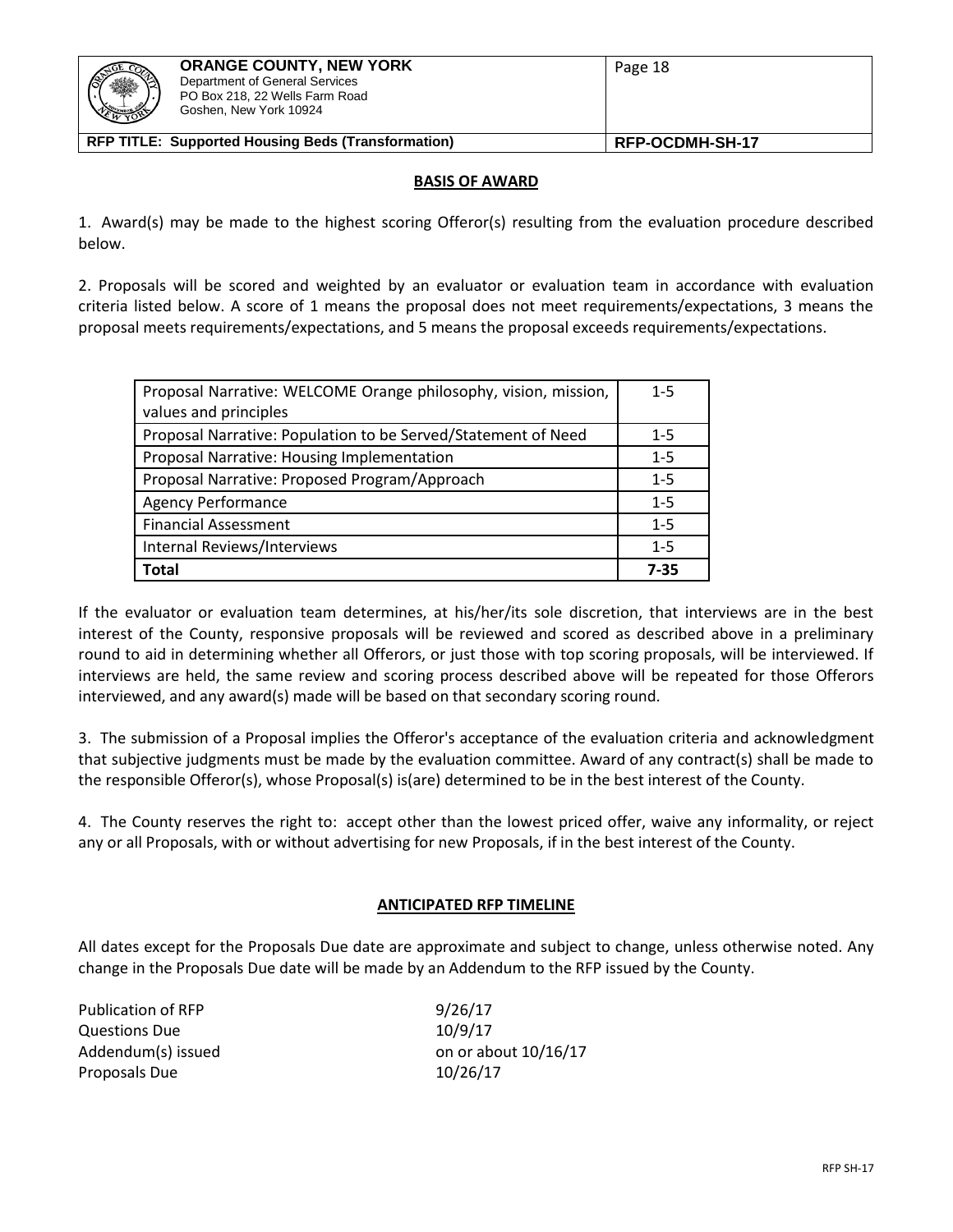| EMBER | <b>ORANGE COUNTY, NEW YORK</b><br>Department of General Services<br>PO Box 218, 22 Wells Farm Road<br>Goshen, New York 10924 | Page 19         |
|-------|------------------------------------------------------------------------------------------------------------------------------|-----------------|
|       | <b>RFP TITLE: Supported Housing Beds (Transformation)</b>                                                                    | RFP-OCDMH-SH-17 |

#### **PROPOSAL FORM**

\_\_\_\_\_\_\_\_\_\_\_\_\_\_\_\_\_\_\_\_\_\_\_\_\_\_\_\_\_\_\_\_\_\_\_\_\_\_\_\_\_\_\_\_\_\_\_\_\_\_\_\_\_\_\_\_\_\_\_\_\_\_\_\_\_\_\_\_\_\_\_\_\_\_\_\_\_\_\_\_\_\_\_\_\_\_\_\_\_\_\_\_\_\_\_\_\_

\_\_\_\_\_\_\_\_\_\_\_\_\_\_\_\_\_\_\_\_\_\_\_\_\_\_\_\_\_\_\_\_\_\_\_\_\_\_\_\_\_\_\_\_\_\_\_\_\_\_\_\_\_\_\_\_\_\_\_\_\_\_\_\_\_\_\_\_\_\_\_\_\_\_\_\_\_\_\_\_\_\_\_\_\_\_\_\_\_\_\_\_\_\_\_\_\_

\_\_\_\_\_\_\_\_\_\_\_\_\_\_\_\_\_\_\_\_\_\_\_\_\_\_\_\_\_\_\_\_\_\_\_\_\_\_\_\_\_\_\_\_\_\_\_\_\_\_\_\_\_\_\_\_\_\_\_\_\_\_\_\_\_\_\_\_\_\_\_\_\_\_\_\_\_\_\_\_\_\_\_\_\_\_\_\_\_\_\_\_\_\_\_\_\_

BUSINESS NAME: \_\_\_\_\_\_\_\_\_\_\_\_\_\_\_\_\_\_\_\_\_\_\_\_\_\_\_\_\_\_\_\_\_\_\_\_\_\_\_\_\_\_\_\_\_\_\_\_\_\_\_\_\_\_\_\_\_\_\_\_\_\_\_\_\_\_\_\_\_\_\_\_\_\_\_\_\_\_\_\_\_\_

BUSINESS ADDRESS: \_\_\_\_\_\_\_\_\_\_\_\_\_\_\_\_\_\_\_\_\_\_\_\_\_\_\_\_\_\_\_\_\_\_\_\_\_\_\_\_\_\_\_\_\_\_\_\_\_\_\_\_\_\_\_\_\_\_\_\_\_\_\_\_\_\_\_\_\_\_\_\_\_\_\_\_\_\_\_\_

NAME, TITLE, TELEPHONE, FAX AND EMAIL OF CONTACT PERSON: \_\_\_\_\_\_\_\_\_\_\_\_\_\_\_\_\_\_\_\_\_\_\_\_\_\_\_\_\_\_\_\_\_\_\_\_\_\_\_\_\_\_\_

Does this business have a minority, women's, disadvantaged, or small business certification? Yes No

If yes, please list the designation(s) and the certifying entity(ties) \_\_\_\_\_\_\_\_\_\_\_\_\_\_\_\_\_\_\_\_\_\_\_\_\_\_\_\_\_\_\_\_\_\_\_\_\_\_\_\_\_\_\_\_

| Number of<br><b>Beds</b> | <b>Description of Beds</b>                     | Per Bed     | Total |
|--------------------------|------------------------------------------------|-------------|-------|
|                          | <b>Supported Housing Beds (Transformation)</b> | \$13,171.00 |       |

The undersigned proposes to furnish and deliver the services described in **RFP-OCDMH-SH-17 Supported Housing Beds (Transformation)** and its responding Proposal to the County of Orange, at the prices stated in the Proposal submitted. The individual submitting this Proposal on behalf of the business entity noted above, certifies by his or her signature below that:

- he or she understands and has complied with the requirements of State Finance Law Sections 139-j and 139-k and will continue to do so throughout the Restricted Period;
- he or she has read and understood the full Request for Proposal cited above; and
- he or she is duly authorized to submit this Proposal on behalf of the business entity noted above.

| Name  | Federal Tax ID Number                                                                                      |
|-------|------------------------------------------------------------------------------------------------------------|
| Title | DUNS Number, if applicable                                                                                 |
|       | ADDENDA CONFIRMATION (Offerors should only complete this section if any addenda were issued for this RFP.) |
|       |                                                                                                            |
|       |                                                                                                            |
|       |                                                                                                            |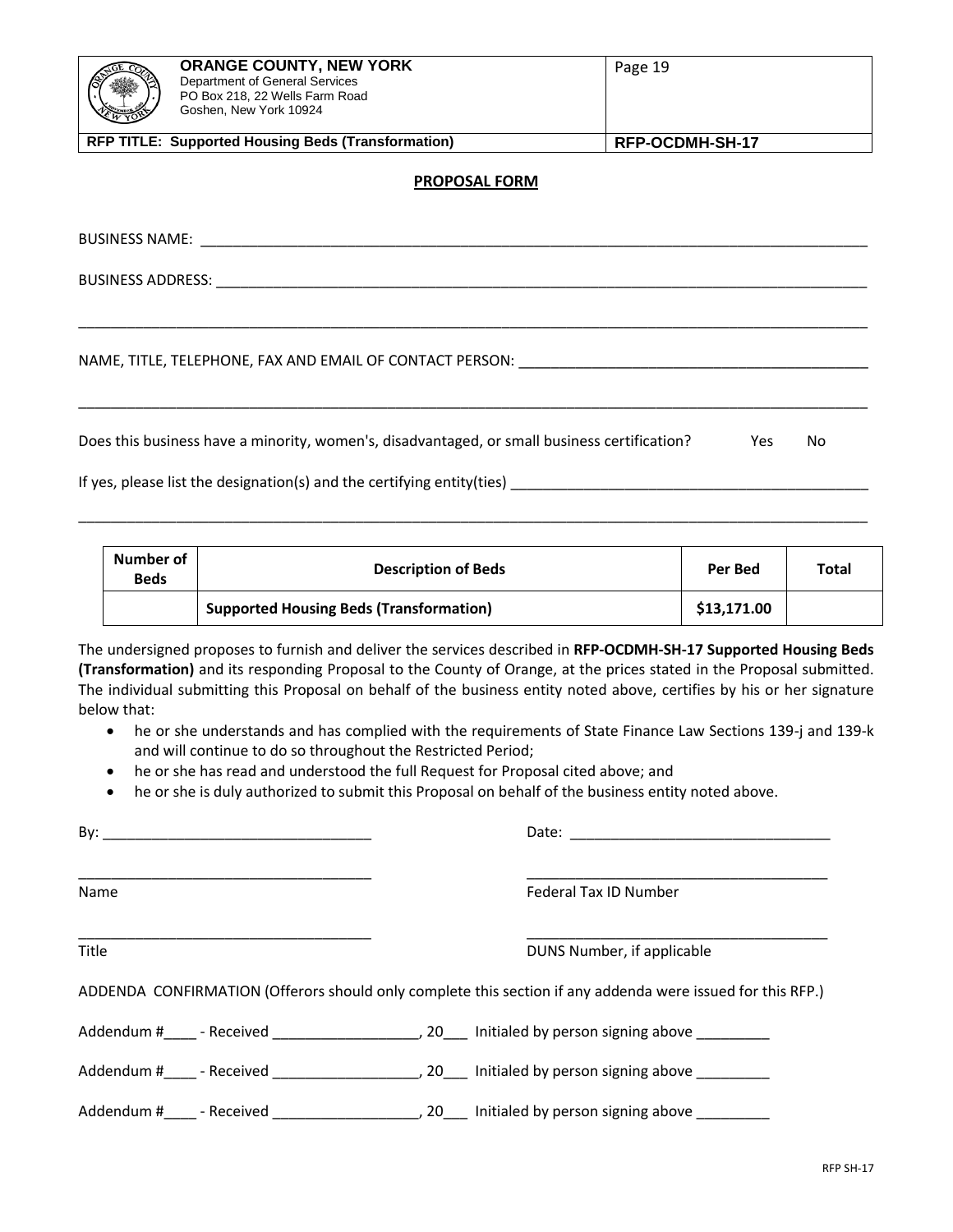| Goshen, New York 10924                                                                                                                                                                                                                                                                                                                                                                                                                                                                           | <b>ORANGE COUNTY, NEW YORK</b><br>Department of General Services<br>PO Box 218, 22 Wells Farm Road |                  | Page 20         |  |
|--------------------------------------------------------------------------------------------------------------------------------------------------------------------------------------------------------------------------------------------------------------------------------------------------------------------------------------------------------------------------------------------------------------------------------------------------------------------------------------------------|----------------------------------------------------------------------------------------------------|------------------|-----------------|--|
| RFP TITLE: Supported Housing Beds (Transformation)                                                                                                                                                                                                                                                                                                                                                                                                                                               |                                                                                                    |                  | RFP-OCDMH-SH-17 |  |
|                                                                                                                                                                                                                                                                                                                                                                                                                                                                                                  |                                                                                                    | <b>QUESTIONS</b> |                 |  |
| ALL QUESTIONS REGARDING THIS RFP must be either faxed to the Department of General Services on this form at<br>(845) 360-7206 or emailed to GeneralServices@orangecountygov.com with questions typed in the body of the<br>email, and with the subject line "RFP Questions", by the time and date specified in the Instructions to Offerors.<br>Questions will be answered in an Addendum/Addenda to be shared with all interested Offerors. Questions will<br>not be responded to individually. |                                                                                                    |                  |                 |  |
| Business Name and the contract of the contract of the contract of the contract of the contract of the contract of the contract of the contract of the contract of the contract of the contract of the contract of the contract                                                                                                                                                                                                                                                                   |                                                                                                    |                  |                 |  |
|                                                                                                                                                                                                                                                                                                                                                                                                                                                                                                  |                                                                                                    |                  |                 |  |
|                                                                                                                                                                                                                                                                                                                                                                                                                                                                                                  |                                                                                                    |                  |                 |  |
|                                                                                                                                                                                                                                                                                                                                                                                                                                                                                                  |                                                                                                    |                  |                 |  |
|                                                                                                                                                                                                                                                                                                                                                                                                                                                                                                  |                                                                                                    |                  |                 |  |
|                                                                                                                                                                                                                                                                                                                                                                                                                                                                                                  |                                                                                                    |                  |                 |  |
|                                                                                                                                                                                                                                                                                                                                                                                                                                                                                                  |                                                                                                    |                  |                 |  |
|                                                                                                                                                                                                                                                                                                                                                                                                                                                                                                  |                                                                                                    |                  |                 |  |
|                                                                                                                                                                                                                                                                                                                                                                                                                                                                                                  |                                                                                                    |                  |                 |  |
|                                                                                                                                                                                                                                                                                                                                                                                                                                                                                                  |                                                                                                    |                  |                 |  |
|                                                                                                                                                                                                                                                                                                                                                                                                                                                                                                  |                                                                                                    |                  |                 |  |
|                                                                                                                                                                                                                                                                                                                                                                                                                                                                                                  |                                                                                                    |                  |                 |  |
|                                                                                                                                                                                                                                                                                                                                                                                                                                                                                                  |                                                                                                    |                  |                 |  |
|                                                                                                                                                                                                                                                                                                                                                                                                                                                                                                  |                                                                                                    |                  |                 |  |
|                                                                                                                                                                                                                                                                                                                                                                                                                                                                                                  |                                                                                                    |                  |                 |  |
|                                                                                                                                                                                                                                                                                                                                                                                                                                                                                                  |                                                                                                    |                  |                 |  |
|                                                                                                                                                                                                                                                                                                                                                                                                                                                                                                  |                                                                                                    |                  |                 |  |
|                                                                                                                                                                                                                                                                                                                                                                                                                                                                                                  |                                                                                                    |                  |                 |  |
|                                                                                                                                                                                                                                                                                                                                                                                                                                                                                                  |                                                                                                    |                  |                 |  |
|                                                                                                                                                                                                                                                                                                                                                                                                                                                                                                  |                                                                                                    |                  |                 |  |
|                                                                                                                                                                                                                                                                                                                                                                                                                                                                                                  |                                                                                                    |                  |                 |  |
|                                                                                                                                                                                                                                                                                                                                                                                                                                                                                                  |                                                                                                    |                  |                 |  |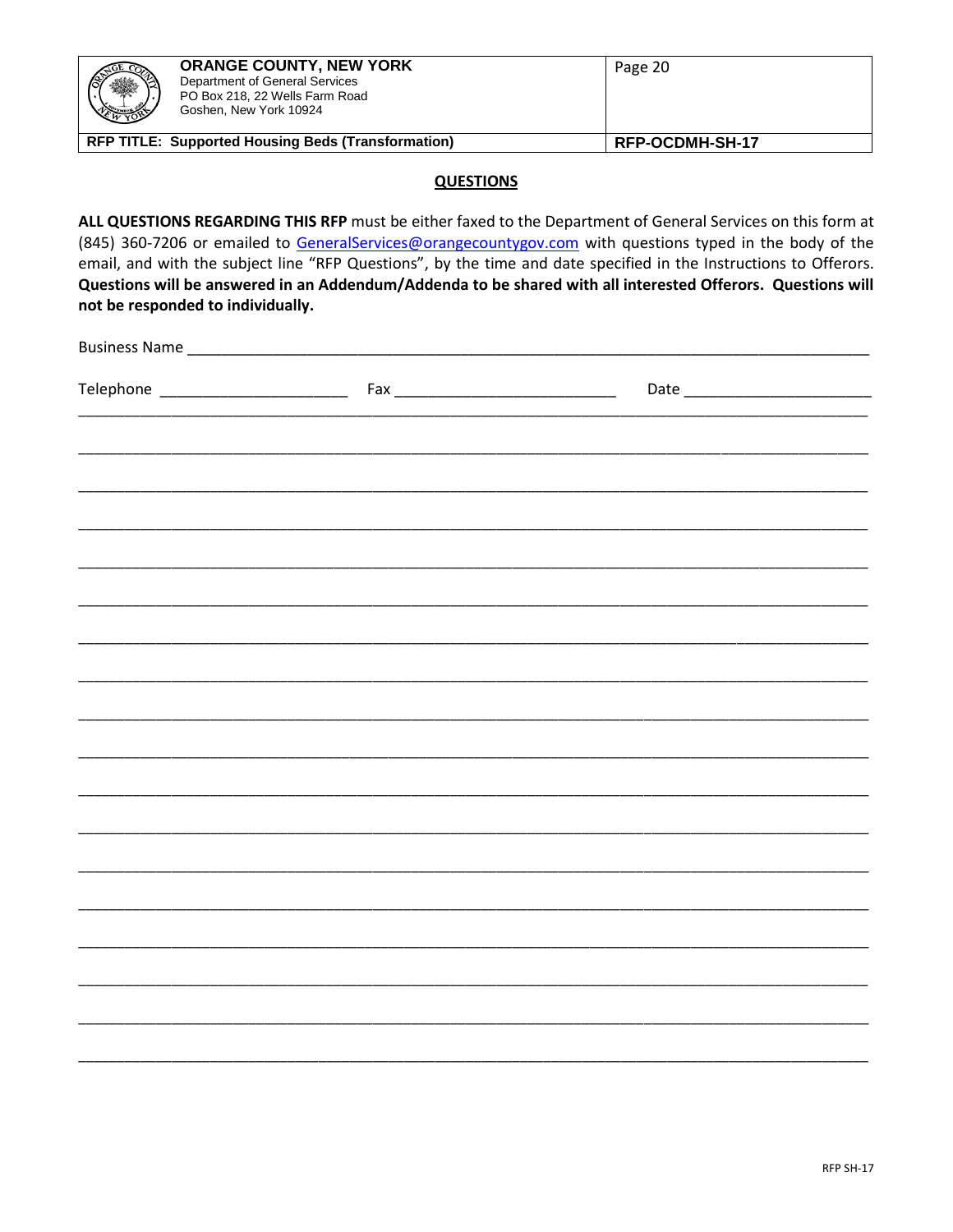| (F)<br>$\frac{1}{2}$ | <b>ORANGE COUNTY, NEW YORK</b><br>Department of General Services<br>PO Box 218, 22 Wells Farm Road<br>Goshen, New York 10924 | Page 21         |
|----------------------|------------------------------------------------------------------------------------------------------------------------------|-----------------|
|                      | <b>RFP TITLE: Supported Housing Beds (Transformation)</b>                                                                    | RFP-OCDMH-SH-17 |

#### **NON-COLLUSION CERTIFICATION**

- (a) "By submission of this Bid, each Bidder and each person signing on behalf of any Bidder certifies, and in the case of a joint Bid each party thereto certifies as to its own organization, under penalty of perjury, that to the best of knowledge and belief:
	- (1) The prices in this Bid have been arrived at independently without collusion, consultation, communication, or agreement, for the purpose of restricting competition, as to any matter relating to such prices with any other Bidder or with any competitor.
	- (2) Unless otherwise required by law, the prices which have been quoted in this Bid have not been knowingly disclosed by the Bidder and will not knowingly be disclosed by the Bidder prior to opening, directly or indirectly, to any other Bidder or to any competitor; and
	- (3) No attempt has been made or will be made by the Bidder to induce any other person, partnership or corporation to submit or not to submit a Bid for the purpose of restricting competition."
- (b) A Bid shall not be considered for award nor shall any award be made where the provisions of (a)(1)(2) and (3) above have not been complied with; provided however, that if in any case the Bidder cannot make the foregoing certification, the Bidder shall so state and shall furnish with the Bid a signed statement which sets forth in detail the reasons therefore. Where (a)(1)(2) and (3) above have not been complied with, the Bid shall not be considered for award nor shall any award be made unless the head of the purchasing unit of the political subdivision, public department, agency or official thereof to which the Bid is made, or his designee, determines that such disclosure was not made for the purpose of restricting competition.

The fact that a Bidder (a) has published price lists, rates, or tariffs covering items being procured, (b) has informed prospective customers of proposed or pending publication of new or revised price lists for such items, or (c) has sold the same items to other customers at the same prices being proposed, does not constitute, without more, a disclosure within the meaning of subparagraph (a)(1) of this certification.

Any Bid hereafter made to any political subdivision of the state or any public department, agency or official thereof by an Bidder for work or services performed or to be performed or goods sold or to be sold, where competitive bidding is required by statute, rule, regulation, or local law, and where such Bid contains the certification referred to in subparagraph (a)(1) of this certification, shall be deemed to have been authorized by the board of directors of the Bidder, and such authorization shall be deemed to include the signing and submission of the Bid and the this Non-Collusion Certification as the act and deed of the corporation or other business entity submitting the Bid.

 $\overline{\phantom{a}}$  , and the contribution of the contribution of the contribution of the contribution of the contribution of the contribution of the contribution of the contribution of the contribution of the contribution of the DATE SIGNATURE AND SIGNATURE SIGNATURE AND SIGNATURE AND SIGNATURE AND SIGNATURE AND SIGNATURE AND SIGNATURE AND SIGNATURE AND SIGNATURE AND SIGNATURE AND SIGNATURE AND SIGNATURE AND SIGNATURE AND SIGNATURE AND SIGNATURE A

\_\_\_\_\_\_\_\_\_\_\_\_\_\_\_\_\_\_\_\_\_\_\_\_\_\_\_\_\_\_\_\_\_\_\_\_

\_\_\_\_\_\_\_\_\_\_\_\_\_\_\_\_\_\_\_\_\_\_\_\_\_\_\_\_\_\_\_\_\_\_\_\_

\_\_\_\_\_\_\_\_\_\_\_\_\_\_\_\_\_\_\_\_\_\_\_\_\_\_\_\_\_\_\_\_\_\_\_\_

NAME

TITLE

BUSINESS NAME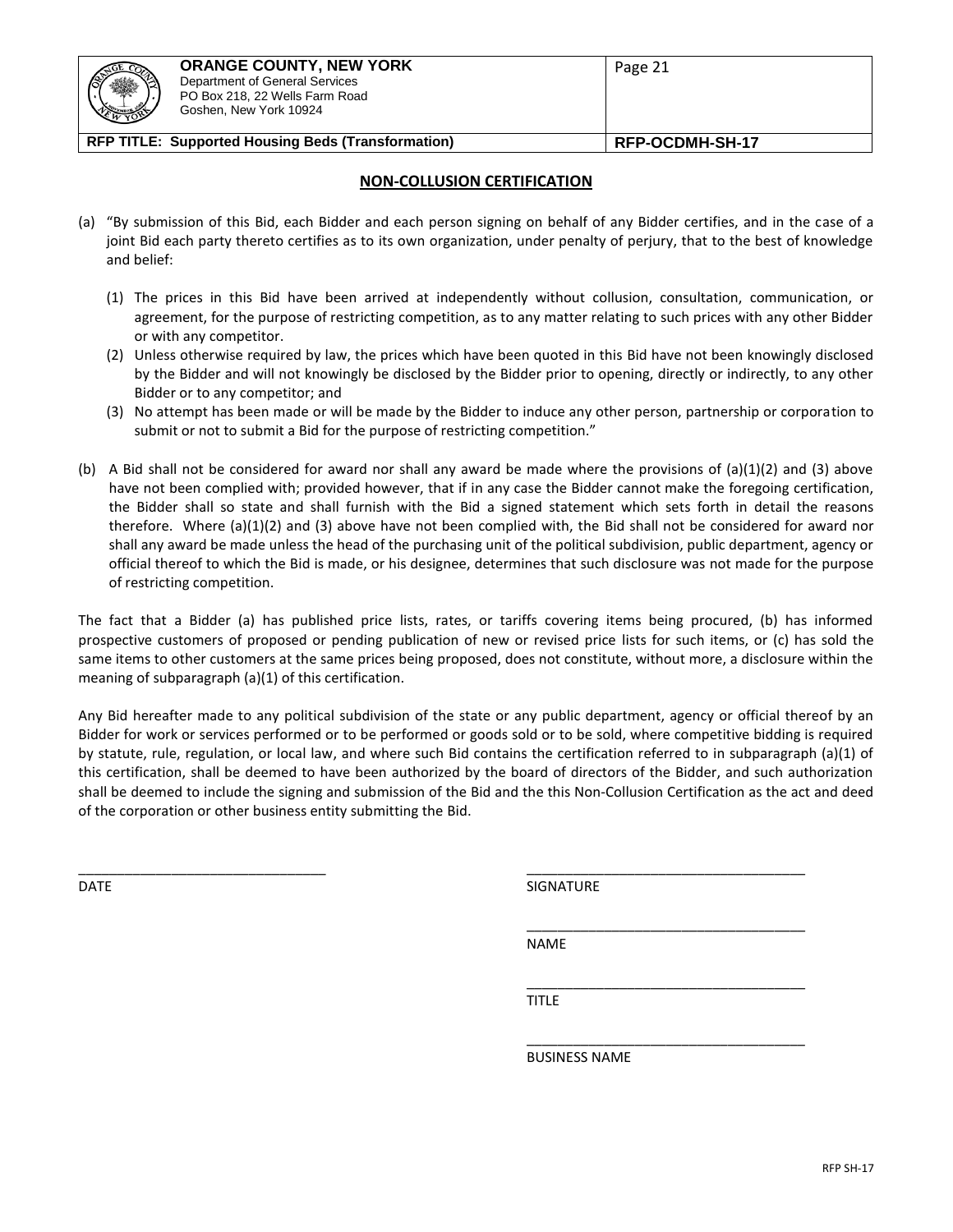# **IRAN DIVESTMENT ACT CERTIFICATION**

The Iran Divestment Act of 2012 ("Act"), Chapter 1 of the 2012 Laws of New York, added State Finance Law (SFL), §165 a and General Municipal Law §103-g, effective April 12, 2012. Under the Act, the Commissioner of the New York State Office of General Services ("OGS") developed a list ("Prohibited Entities List") of "persons" who are engaged in "investment activities in Iran" (both are defined terms in the law). In accordance with SFL § 165-a(3), the Prohibited Entities List may be found on the OGS website a[t http://www.ogs.ny.gov/about/regs/docs/ListofEntities.pdf](http://www.ogs.ny.gov/about/regs/docs/ListofEntities.pdf) .

Pursuant to General Municipal Law §103-g, by signing below, Bidder certifies as true under the penalties of perjury that: By submission of this proposal each Bidder and each person signing on behalf of any Bidder certifies, and in the case of a joint proposal each party thereto certifies as to its own organization, under penalty of perjury, that to the best of its knowledge and belief that each Bidder is not on the list created pursuant to paragraph (b) of subdivision 3 of section 165-a of the State Finance Law.

A proposal shall not be considered for award nor shall any award be made where the certification has not been made, provided, however, that if in any case the Bidder cannot make the certification, the Bidder shall so state and shall furnish with the proposal a signed statement which sets forth in detail the reasons therefor. The County may award a contract to a Bidder who cannot make the required certification on a case-by-case basis if:

1. The investment activities in Iran were made before April 12, 2012, the investment activities in Iran have not been expanded or renewed after April 12, 2012, and the person has adopted, publicized, and is implementing a formal plan to cease the investment activities in Iran and to refrain from engaging in any new investments in Iran; or

2. The County makes a determination that the goods and services are necessary for the County to perform its functions and that, absent such an exemption, the political subdivision would be unable to obtain the goods or services for which the contract is offered. Such determination shall be made in writing and shall be a public document.

During the term of the Contract, should the County receive information that a person is in violation of the abovereferenced certifications, the County will offer the person an opportunity to respond. If the person fails to demonstrate that it has ceased its engagement in the investment which is in violation of the Act within 90 days after the determination of such violation, then the County shall take such action as may be appropriate including, but not limited to, imposing sanctions, seeking compliance, recovering damages, or declaring the contractor in default.

The County reserves the right to reject any Bid, Proposal, contract or request for assignment for an entity that appears on the Prohibited Entities List prior to the award or execution of a contract or any renewal thereof, as applicable, and to pursue a responsibility review with respect to any entity that is awarded a contract and appears on the Prohibited Entities List after contract award.

\_\_\_\_\_\_\_\_\_\_\_\_\_\_\_\_\_\_\_\_\_\_\_\_\_\_\_\_\_\_\_\_ \_\_\_\_\_\_\_\_\_\_\_\_\_\_\_\_\_\_\_\_\_\_\_\_\_\_\_\_\_\_\_\_\_\_\_\_

BUSINESS NAME NAME

\_\_\_\_\_\_\_\_\_\_\_\_\_\_\_\_\_\_\_\_\_\_\_\_\_\_\_\_\_\_\_\_\_\_\_ TITLE

\_\_\_\_\_\_\_\_\_\_\_\_\_\_\_\_\_\_\_\_\_\_\_\_\_\_\_\_\_\_\_\_ \_\_\_\_\_\_\_\_\_\_\_\_\_\_\_\_\_\_\_\_\_\_\_\_\_\_\_\_\_\_\_\_\_\_\_\_ DATE SIGNATURE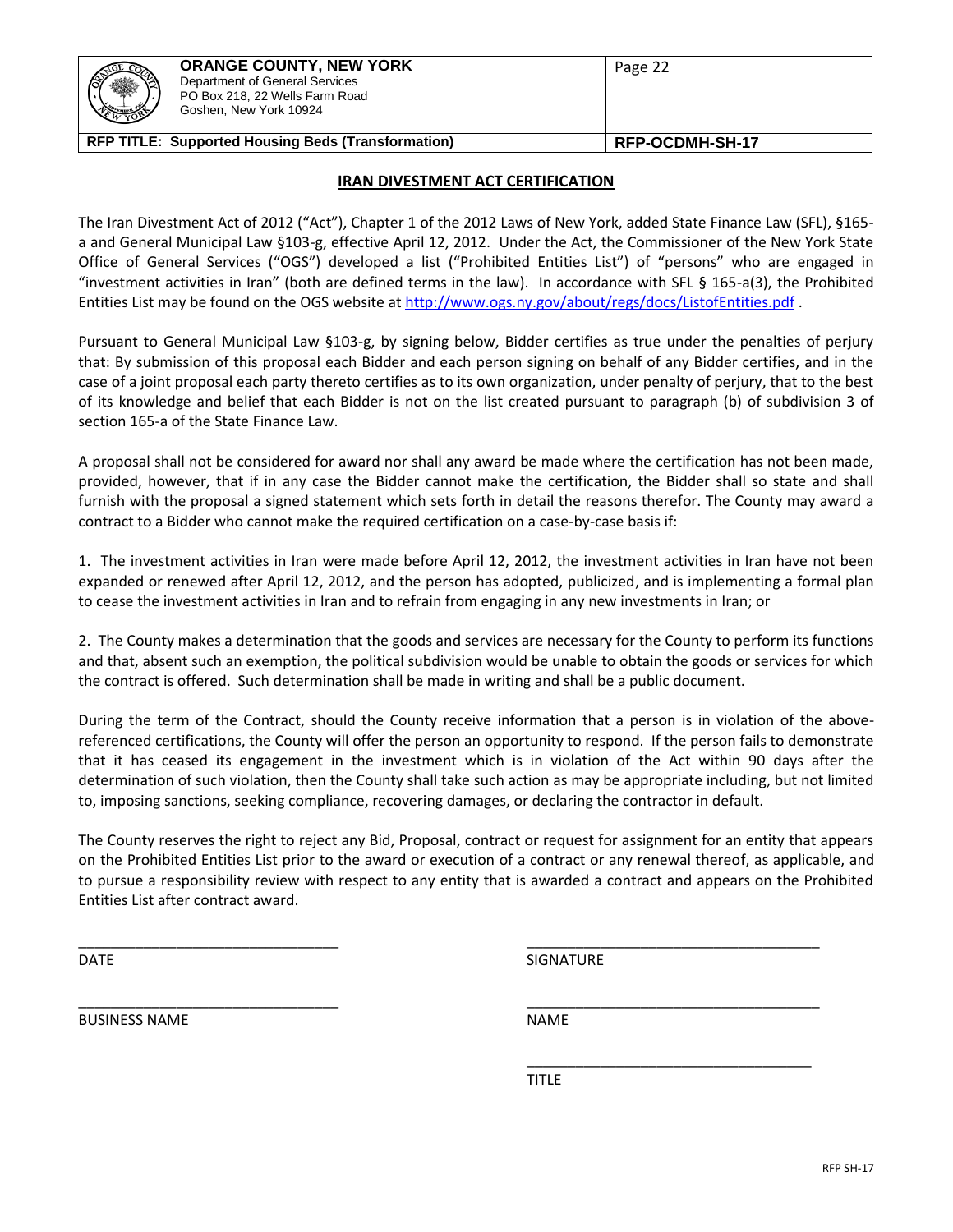| 131<br>. A | <b>ORANGE COUNTY, NEW YORK</b><br>Department of General Services<br>PO Box 218, 22 Wells Farm Road<br>Goshen, New York 10924 | Page 23         |
|------------|------------------------------------------------------------------------------------------------------------------------------|-----------------|
|            | <b>RFP TITLE: Supported Housing Beds (Transformation)</b>                                                                    | RFP-OCDMH-SH-17 |

#### **INSTRUCTIONS FOR COMPLETING THE DISCLOSURE OF PRIOR NON-RESPONSIBILITY DETERMINATIONS**

#### **Background:**

New York State Finance Law §139-k(2) obligates a Governmental Entity to obtain specific information regarding prior non-responsibility determinations with respect to State Finance Law §139-j. In accordance with State Finance Law §139-k, an Offeror must be asked to disclose whether there has been a finding of non-responsibility made within the previous four (4) years by any Governmental Entity due to: (a) a violation of State Finance Law §139-j or (b) the intentional provision of false or incomplete information to a Governmental Entity. The terms "Offerer" and "Governmental Entity" are defined in State Finance Law § 139-k(1). State Finance Law §139-j sets forth detailed requirements about the restrictions on Contacts during the procurement process. A violation of State Finance Law §139-j includes, but is not limited to, an impermissible Contact during the restricted period (for example, contacting a person or entity other than the designated contact person, when such contact does not fall within one of the exemptions).

As part of its responsibility determination, State Finance Law §139-k(3) mandates consideration of whether an Offeror fails to timely disclose accurate or complete information regarding the above non-responsibility determination. In accordance with law, no Procurement Contract shall be awarded to any Offeror that fails to timely disclose accurate or complete information under this section, unless a finding is made that the award of the Procurement Contract to the Offeror is necessary to protect public property or public health safety, and that the Offeror is the only source capable of supplying the required Article of Procurement within the necessary timeframe. *See State Finance Law §§139-j (10)(b) and 139-k(3).*

#### **Instructions:**

The County of Orange includes the following disclosure request regarding prior non-responsibility determinations in accordance with State Finance Law §139-k in its solicitation of Proposals or Bid documents or specifications or contract documents, as applicable, for Procurement Contracts. The attached form is to be completed and submitted by the individual or entity seeking to enter into a Procurement Contract, Supplement or Change Order. It shall be submitted to with your Bid or Proposal to the County agency conducting the Governmental Procurement.

The following disclosure form must accompany each Bid Form, Letter of Interest, or Proposal submitted by all Offerors.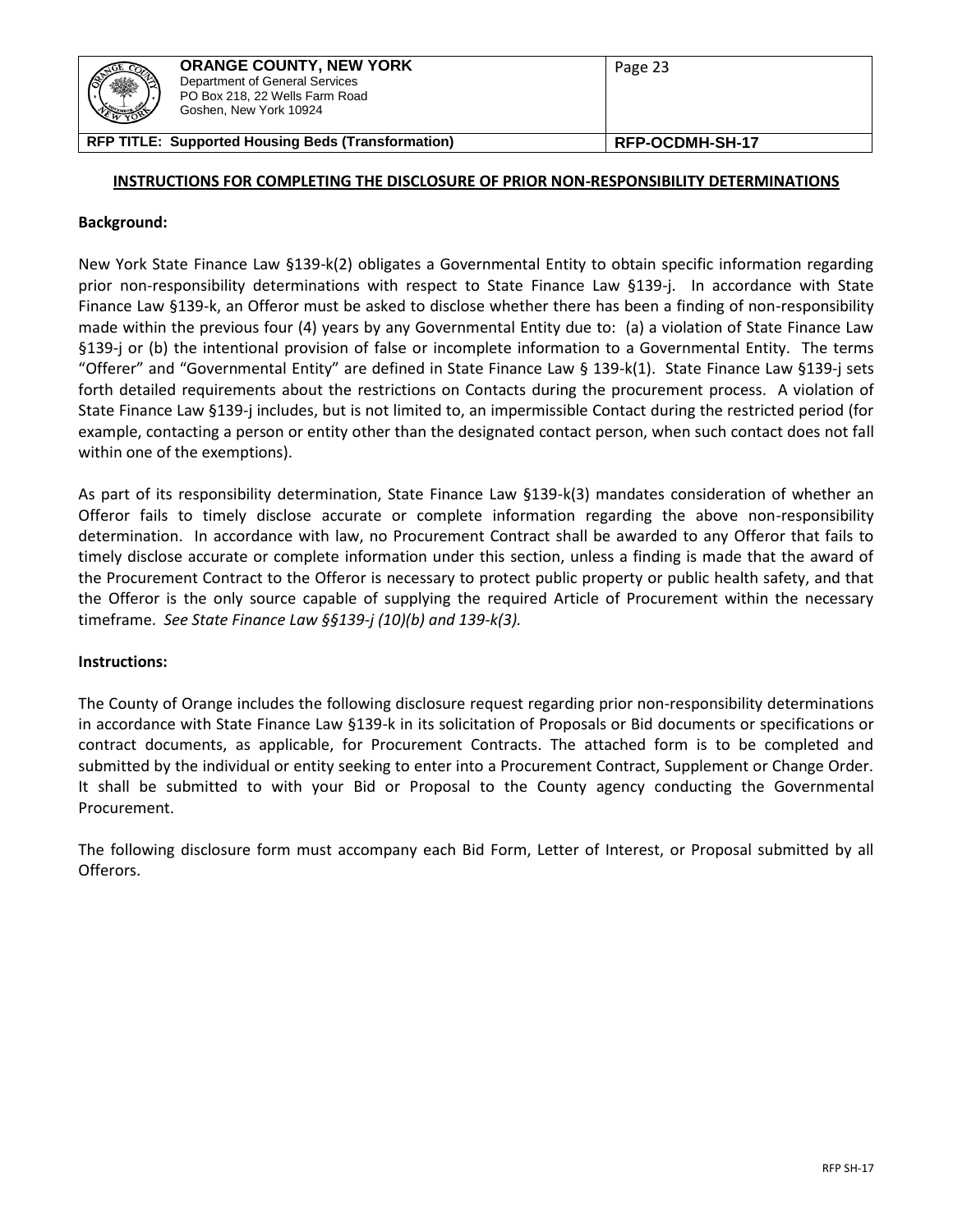| <b>ORANGE COUNTY, NEW YORK</b><br>Department of General Services<br>PO Box 218, 22 Wells Farm Road<br>Goshen, New York 10924 | Page 24 |
|------------------------------------------------------------------------------------------------------------------------------|---------|
|                                                                                                                              |         |
|                                                                                                                              |         |

#### **DISCLOSURE OF PRIOR NON-RESPONSIBILITY DETERMINATIONS**

\_\_\_\_\_\_\_\_\_\_\_\_\_\_\_\_\_\_\_\_\_\_\_\_\_\_\_\_\_\_\_\_\_\_\_\_\_\_\_\_\_\_\_\_\_\_\_\_\_\_\_\_\_\_\_\_\_\_\_\_\_\_\_\_\_\_\_\_\_\_\_\_\_\_\_\_\_\_\_\_\_\_\_\_\_\_

Name of Individual or Entity Seeking to Enter into the Procurement Contract:

Address: \_\_\_\_

Name and Title of Person Submitting this Form:

1. Has any Governmental Entity made a finding of non-responsibility regarding the individual or entity seeking to enter into the Procurement Contract in the previous four years? (Please circle): No Yes

#### **If Yes, please answer the next questions:**

2. Was the basis for the finding of non-responsibility due to a violation of State Finance Law §139-j (Please circle): No Yes

3. Was the basis for the finding of non-responsibility due to the intentional provision of false or incomplete information to a Governmental Entity? (Please circle): No Yes

4. If you answered yes to any of the above questions, please provide details regarding the finding of nonresponsibility below and attach additional pages as necessary.

Governmental Entity: \_\_\_\_\_\_

Date of Finding of Non-Responsibility: \_\_\_\_\_\_\_\_\_\_\_

Basis of Finding of Non-Responsibility:

5. Has any Governmental Entity or other governmental agency terminated or withheld a Procurement Contract with the above-named individual or entity due to the intentional provision of false or incomplete information? (Please circle): No Yes

6. If yes, please provide details below and attach additional pages as necessary.

Governmental Entity:

Date of Termination or Withholding of Contract:

Basis of Termination or Withholding: \_\_\_\_\_\_\_\_\_\_\_\_\_

Offerer certifies that all information provided to the Governmental Entity with respect to State Finance Law §139 k is complete, true and accurate.

By: Date: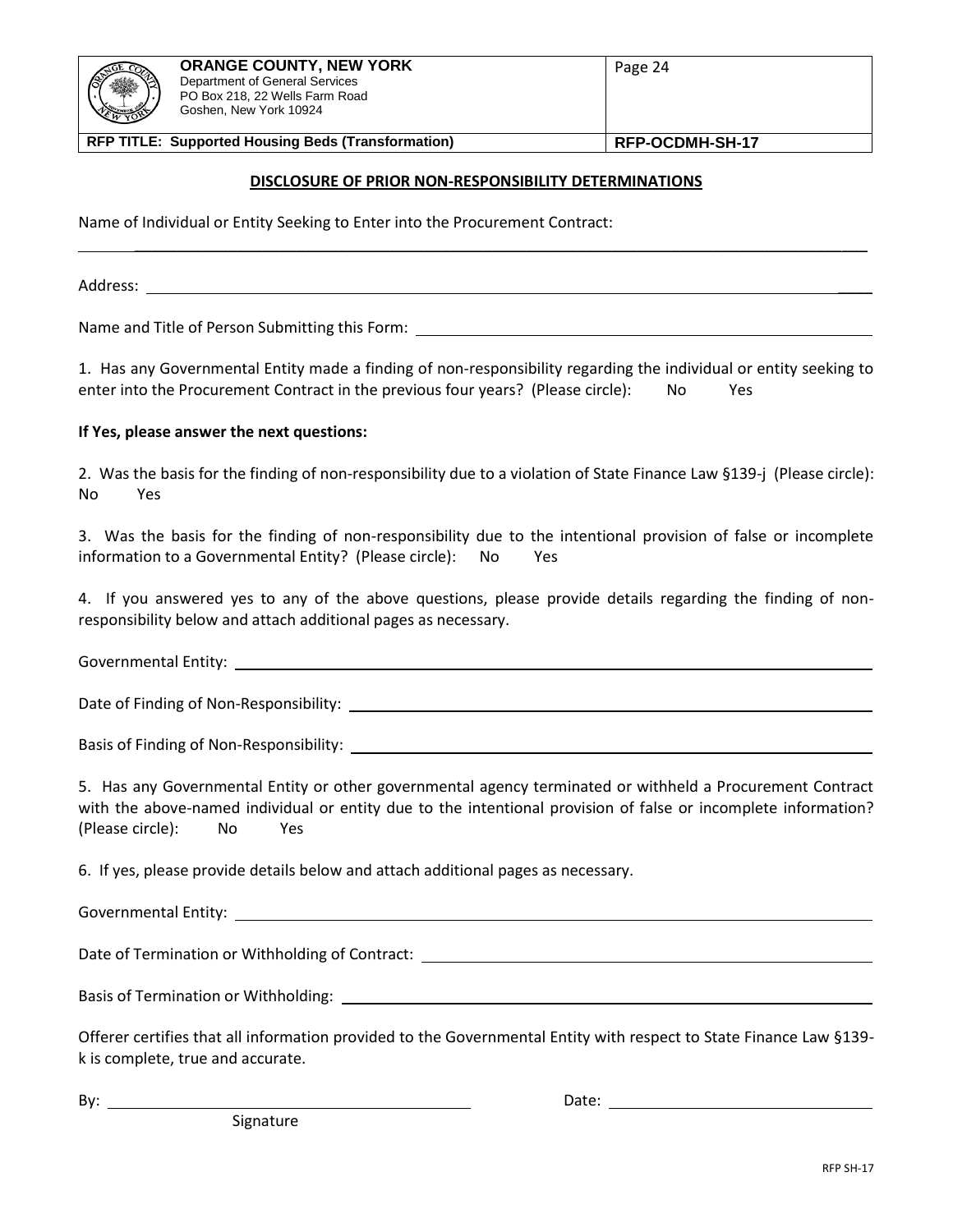| <b>PARTICLE</b><br>A | <b>ORANGE COUNTY, NEW YORK</b><br>Department of General Services<br>PO Box 218, 22 Wells Farm Road<br>Goshen, New York 10924 | Page 25         |
|----------------------|------------------------------------------------------------------------------------------------------------------------------|-----------------|
|                      | <b>RFP TITLE: Supported Housing Beds (Transformation)</b>                                                                    | RFP-OCDMH-SH-17 |

#### **INFORMATION SHEET**

The questions asked on this Information Sheet are voluntary. It is not necessary to complete this Information Sheet. Filling out this sheet does not change your chances of a contract award in any respect. By completing this form, you will be helping the County track trends that we believe to be of importance. The information collected will NOT be used to compile mailing lists and will not be used to contact you. It will also not be sold. The information collected may be used to generate reports showing historical data with regard to the County's purchasing process.

| Does this business have a minority, women's, disadvantaged, or small business status? Yes No                                              |
|-------------------------------------------------------------------------------------------------------------------------------------------|
|                                                                                                                                           |
| How many individuals does this business employ? ______                                                                                    |
| Have you conducted business with the County before? Yes No                                                                                |
|                                                                                                                                           |
| Do you use the Empire State Municipal Purchasing Group Website (BidNet)? Yes No<br>If Yes, do you find it useful (explain) or if No, why? |
|                                                                                                                                           |
| Please list any other comments or suggestions pertaining to doing business with Orange County.                                            |
|                                                                                                                                           |
|                                                                                                                                           |

\_\_\_\_\_\_\_\_\_\_\_\_\_\_\_\_\_\_\_\_\_\_\_\_\_\_\_\_\_\_\_\_\_\_\_\_\_\_\_\_\_\_\_\_\_\_\_\_\_\_\_\_\_\_\_\_\_\_\_\_\_\_\_\_\_\_\_\_\_\_\_\_\_\_\_\_\_\_\_\_\_\_\_\_\_\_\_\_\_\_\_\_\_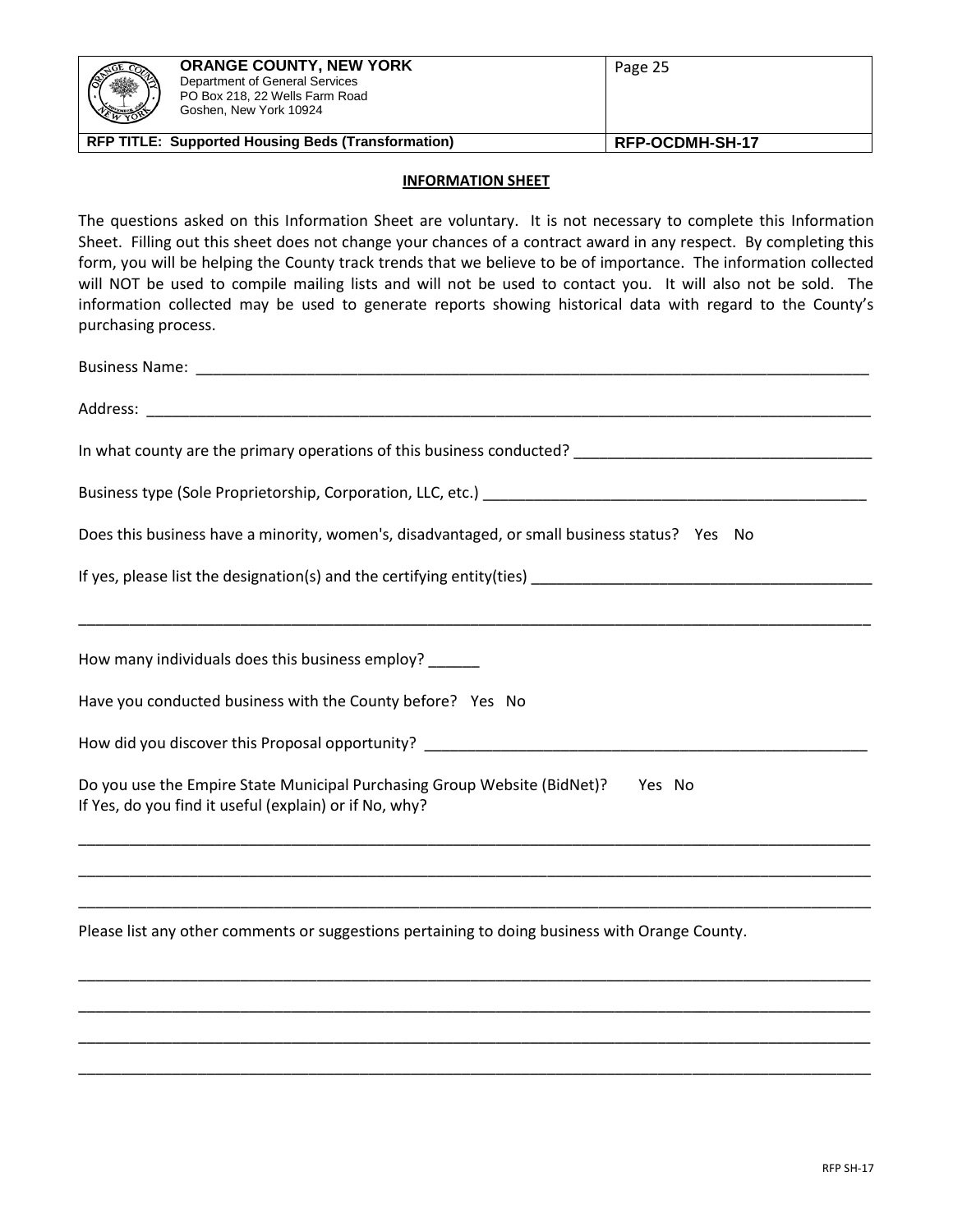#### **NON-OFFEROR'S RESPONSE**

BUSINESS NAME: \_\_\_\_\_\_\_\_\_\_\_\_\_\_\_\_\_\_\_\_\_\_\_\_\_\_\_\_\_\_\_\_\_\_\_\_\_\_\_\_\_\_\_\_\_\_\_\_\_\_\_\_\_\_\_\_\_\_\_\_\_\_\_\_\_\_\_\_\_\_\_\_\_\_\_\_\_\_

For the purpose of facilitating your firm's response to our Request for Proposals, the County of Orange is interested in ascertaining reasons for prospective Offerors' failure to respond to Requests for Proposals. If your firm is not responding to this Proposal, please indicate the reason(s) by checking any appropriate item(s) below and faxing it to the Department of General Services at (845)360-7206 or mailing it to the above address.

We are **not** responding to this RFP for the following reason(s):

- $\Box$  We do not offer this product or service.
- $\square$  We are unable to meet specifications.
- □ Specifications not clearly understood or applicable (please note in "Other reason(s)" below if too vague, too rigid, etc.).
- $\square$  We are unable to meet your bond requirements.
- $\square$  Insufficient time allowed for preparation of Proposal.
- Incorrect address used or our branch/division does not handle this type of Proposal. Correct name and mailing address is:

\_\_\_\_\_\_\_\_\_\_\_\_\_\_\_\_\_\_\_\_\_\_\_\_\_\_\_\_\_\_\_\_\_\_\_\_\_\_\_\_\_\_\_\_\_\_\_\_\_\_\_\_\_\_\_\_\_\_\_\_\_\_\_\_\_\_\_\_\_\_\_\_\_\_\_\_\_\_\_\_\_\_\_\_\_

\_\_\_\_\_\_\_\_\_\_\_\_\_\_\_\_\_\_\_\_\_\_\_\_\_\_\_\_\_\_\_\_\_\_\_\_\_\_\_\_\_\_\_\_\_\_\_\_\_\_\_\_\_\_\_\_\_\_\_\_\_\_\_\_\_\_\_\_\_\_\_\_\_\_\_\_\_\_\_\_\_\_\_\_\_

\_\_\_\_\_\_\_\_\_\_\_\_\_\_\_\_\_\_\_\_\_\_\_\_\_\_\_\_\_\_\_\_\_\_\_\_\_\_\_\_\_\_\_\_\_\_\_\_\_\_\_\_\_\_\_\_\_\_\_\_\_\_\_\_\_\_\_\_\_\_\_\_\_\_\_\_\_\_\_\_\_\_\_\_\_\_

\_\_\_\_\_\_\_\_\_\_\_\_\_\_\_\_\_\_\_\_\_\_\_\_\_\_\_\_\_\_\_\_\_\_\_\_\_\_\_\_\_\_\_\_\_\_\_\_\_\_\_\_\_\_\_\_\_\_\_\_\_\_\_\_\_\_\_\_\_\_\_\_\_\_\_\_\_\_\_\_\_\_\_\_\_\_

\_\_\_\_\_\_\_\_\_\_\_\_\_\_\_\_\_\_\_\_\_\_\_\_\_\_\_\_\_\_\_\_\_\_\_\_\_\_\_\_\_\_\_\_\_\_\_\_\_\_\_\_\_\_\_\_\_\_\_\_\_\_\_\_\_\_\_\_\_\_\_\_\_\_\_\_\_\_\_\_\_\_\_\_\_\_

\_\_\_\_\_\_\_\_\_\_\_\_\_\_\_\_\_\_\_\_\_\_\_\_\_\_\_\_\_\_\_\_\_\_\_\_\_\_\_\_\_\_\_\_\_\_\_\_\_\_\_\_\_\_\_\_\_\_\_\_\_\_\_\_\_\_\_\_\_\_\_\_\_\_\_\_\_\_\_\_\_\_\_\_\_\_

 $\Box$  Other reason(s):